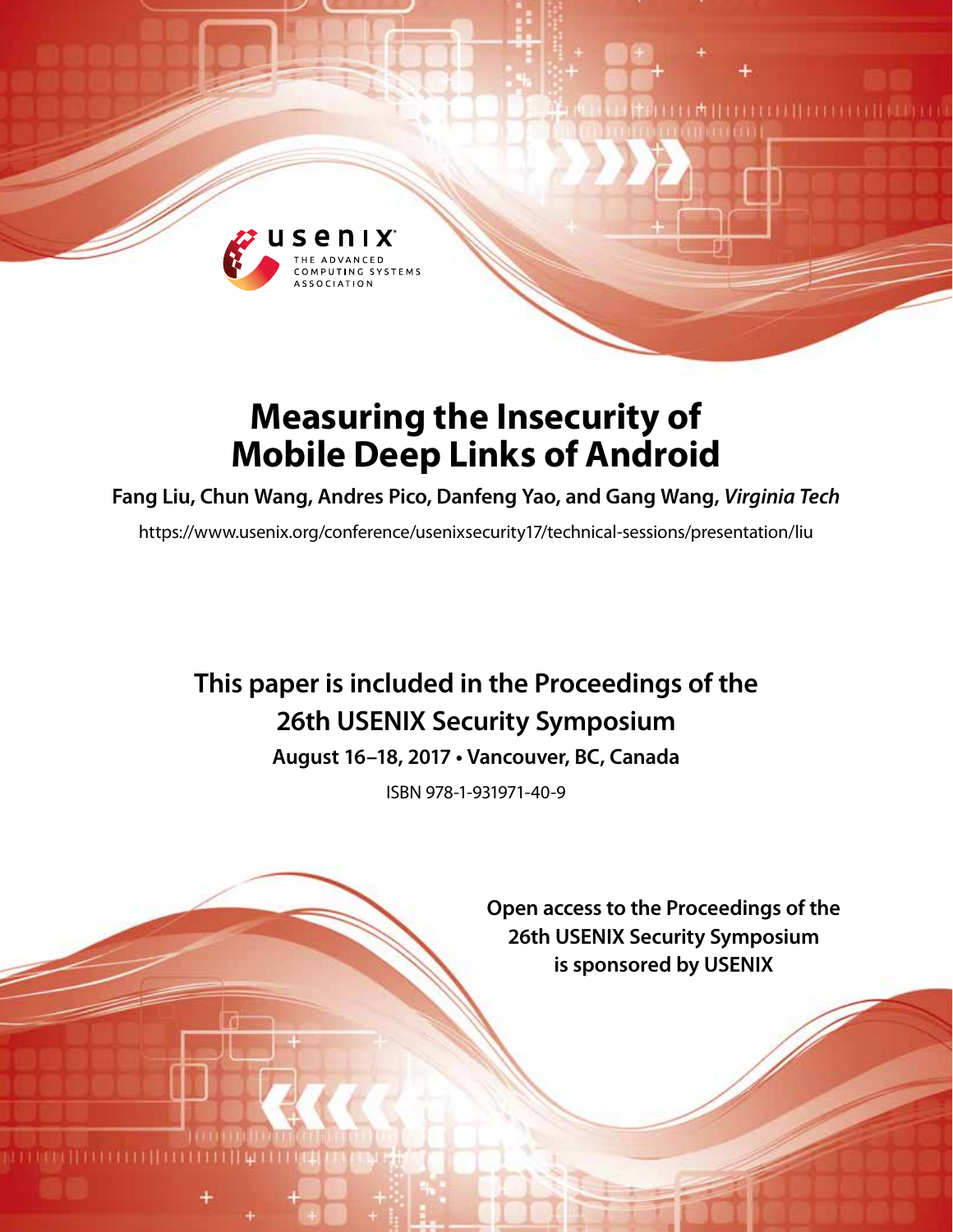# Measuring the Insecurity of Mobile Deep Links of Android

Fang Liu, Chun Wang, Andres Pico, Danfeng Yao, Gang Wang *Department of Computer Science, Virginia Tech* {*fbeyond, wchun, andres, danfeng, gangwang*}*@vt.edu*

#### Abstract

Mobile deep links are URIs that point to specific locations within apps, which are instrumental to web-to-app communications. Existing "scheme URLs" are known to have hijacking vulnerabilities where one app can freely register another app's schemes to hijack the communication. Recently, Android introduced two new methods "App links" and "Intent URLs" which were designed with security features, to replace scheme URLs. While the new mechanisms are secure in theory, little is known about how effective they are in practice.

In this paper, we conduct the first empirical measurement on various mobile deep links across apps and websites. Our analysis is based on the deep links extracted from two snapshots of 160,000+ top Android apps from Google Play (2014 and 2016), and 1 million webpages from Alexa top domains. We find that the new linking methods (particularly App links) not only failed to deliver the security benefits as designed, but significantly worsen the situation. First, App links apply link verification to prevent hijacking. However, only 194 apps (2.2% out of 8,878 apps with App links) can pass the verification due to incorrect (or no) implementations. Second, we identify a new vulnerability in App link's preference setting, which allows a malicious app to intercept arbitrary HTTPS URLs in the browser without raising any alerts. Third, we identify more hijacking cases on App links than existing scheme URLs among both apps and websites. Many of them are targeting popular sites such as online social networks. Finally, Intent URLs have little impact in mitigating hijacking risks due to a low adoption rate on the web.

#### 1 Introduction

With the wide adoption of smartphones, mobile websites and native apps have become the two primary interfaces to access online content [10, 44]. Today, a user can easily launch apps from websites with preloaded *context*, which becomes instrumental to many key user experiences. For instance, from a restaurant's home page, users can tap a hyperlink to launch the phone app and call the restaurant, or launch Google Maps for navigation. Recently, users can even search in-app content with a web-based search engine (*e.g.*, Google) and directly launch the target app by clicking the search result [5].

The key enabler of web-to-mobile communication is mobile deep links. Like web URLs, mobile deep links are universal resource identifiers (URI) for content and functions within apps [49]. The most widely used deep link is *scheme URL* supported by both Android [7] and iOS [3] since 2008. If an app wants to be launched from the web, the app can register URI schemes to the mobile OS during installation. For example, the Facebook app registers "fb://profile" to open user profiles. Later when the link "fb://profile/user1" is clicked on the web, OS then can direct users to the Facebook app.

Threats to Mobile Deep Links. Despite the convenience, researchers have identified serious security vulnerabilities in scheme URLs [18, 19, 55]. The most significant one is *link hijacking*, where one app can register another app's scheme and induce the mobile OS to open the wrong app. Fundamentally, link hijacking is possible because there is no restriction on what schemes apps can register. A malicious app may register "fb" to hijack the deep link request to the Facebook app to launch itself. This allows the malicious apps to perform phishing attacks (*e.g.*, displaying a fake Facebook login box) or steal sensitive data carried by the link (*e.g.*, PII) [19, 35]. Even though Android and iOS may prompt users before launching an app, there are many cases where such prompting is skipped without user knowledge.

Recently, two new deep link mechanisms were proposed to address the security risks in scheme URLs: App link and Intent URL. 1) *App Link* [6, 9] was introduced to Android and iOS in 2015. It no longer al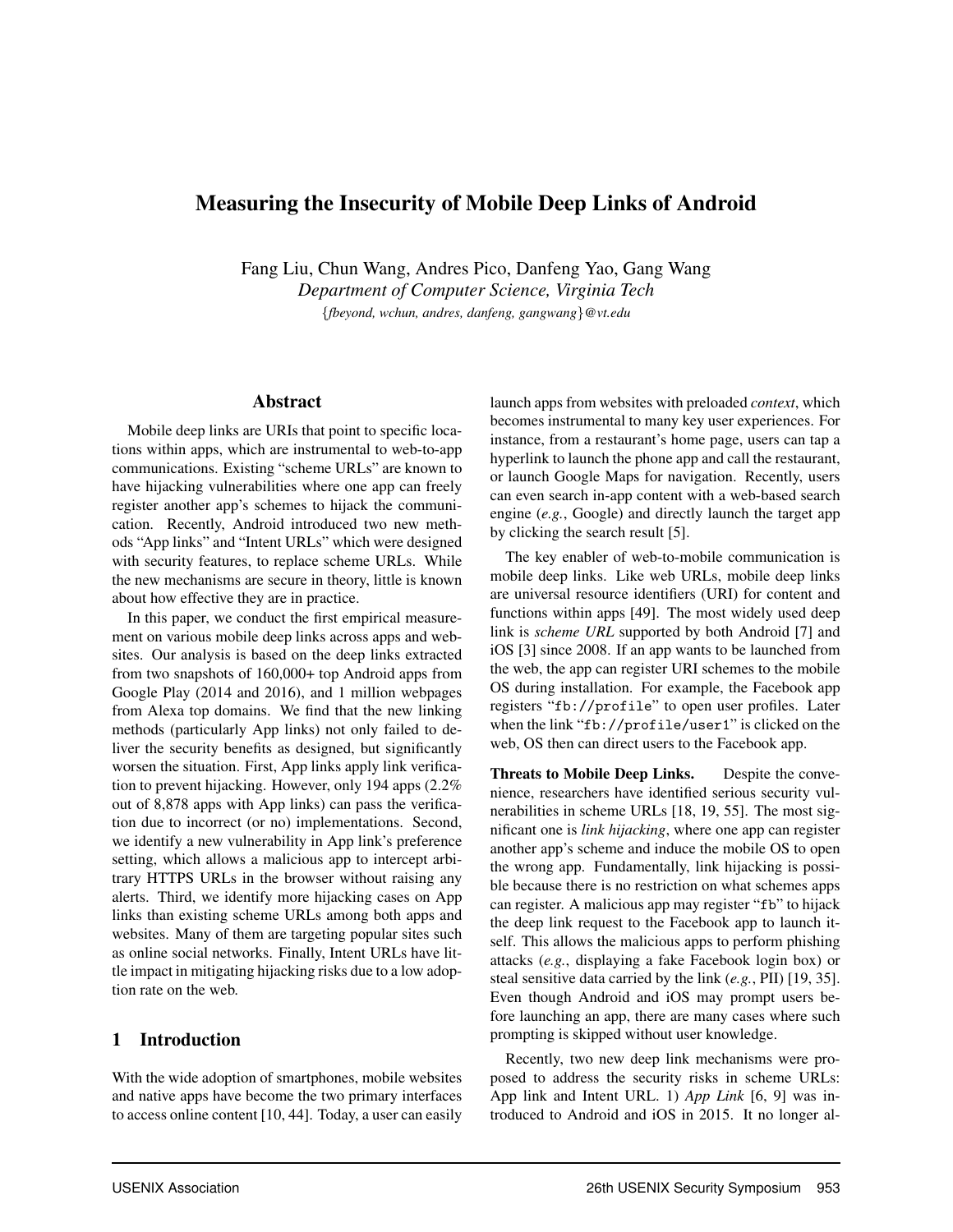lows developers to customize schemes, but exclusively uses HTTP/HTTPS scheme. To prevent hijacking, App links introduced a way to verify the app-to-link association. More specifically, mobile OS verifies a registered link (*e.g.*, https://facebook.com/profile) by contacting the corresponding web host (facebook.com) for verification. This prevents apps other than Facebook to claim this link. 2) *Intent URL* [2] is another solution introduced in 2013, which only works on Android. Intent URL defines how deep links should be called by websites. Instead of calling "fb://profile", Intent URL explicitly specifies the destination app identifier (*i.e.*, package name) in the parameter to avoid confusion.

Measurements. While most existing works focus on vulnerabilities in scheme URLs [18, 19, 55], little is known about how widely App links and Intent URLs are adopted, and how effective they are in mitigating the threat in practice. In this paper, we conduct the first large-scale measurement on the current ecosystem of mobile deep links. Our goal is to detect and measure link hijacking vulnerabilities across the web and mobile apps, and understand the effectiveness of new linking mechanisms in battling hijacking attacks.

We perform extensive measurements on a large collection of mobile apps and websites. To measure the adoption of different mobile deep links, we collected two snapshots of 160,000+ most popular Android apps from Google Play in 2014 and 2016, and crawled 1 million web pages (using a dynamic crawler) from Alexa top domains. We primarily focus on Android for its significant market share (87%) [29] and availability of apps. We also perform a subset of analysis on iOS deep links. At the high-level, our method is to extract the link registration entries (URIs) from apps, and then measure their empirical usage on websites. To detect hijacking attacks, we group apps that register the same URIs as link collision groups. We find that not all link collisions are malicious — certain links are expected to be shared such as links for common functionality (*e.g.*, "tel") or thirdparty libraries (*e.g.*, "zxing"). We develop methods to identify malicious hijacking attempts.

Findings. Our study has four surprising findings, which lead to one overall conclusion: the newly introduced deep link solutions not only fail to improve security, but significantly increase hijacking risks for users.

*First,* App links' verification mechanism fails in practice. Surprisingly, among 8,878 Android apps with App links, only 194 (2.2%) correctly implement link verification. The reasons are a combination of the lack of motivation from app developers and various developer mistakes. We confirm a subset of mistakes in iOS App links too: 1,925 out of 12,570 (15%) fail the verification due to server misconfigurations, including popular apps such as Airbnb.

*Second,* we uncover a new vulnerability in App links, which allows malicious apps to *stealthily* intercept HTTP/HTTPS URLs in the browser. The root cause is that Android grants excessive permissions to unverified App links through the preference setting. For an unverified App link, Android by default will prompt users to choose between the app and the browser. To disable promoting, users may set a "preference" to always use the app for this link. This preference is overly permissive, since it not only disables prompting for the current link, but all other unverified links registered by the app. A malicious app, once received preference, can hijack any sensitive HTTP/HTTPS URLs (*e.g.*, to a bank website) without alerting users. We validate this vulnerability in the latest Android 7.1.1.

*Third*, We detect more malicious hijacking attacks on App links (1,593 apps) than scheme URLs (893 apps). Case studies show that popular websites (*e.g.*, "google.com") and apps (*e.g.*, Facebook) are common targets for traffic hijacking. In addition, we identify suspicious apps that act as the man-in-the-middle between websites and the original app to record sensitive URLs and the parameters (*e.g.*, "https://paypal.com").

*Finally*, Intent URLs have very limited impact in mitigating hijacking risks due to the low adoption rate among websites. Only 452 websites out of the Alexa top 1 million contain Intent URLs (0.05%), which is a much lower ratio than that of App links (48.0%) and scheme URLs (19.7%). Meanwhile, among these websites, App links drastically increase the number of links that have hijacking risks compared to existing vulnerable scheme URLs

To the best of our knowledge, our study is the first empirical measurement on the ecosystem of mobile deep links across web and apps. We find the new linking methods not only fail to deliver the security benefits as designed, but significantly worsen the situation. There is a clear mismatch between the security design and practical implementations due to the lack of incentives of developers, developer mistakes, and inherent vulnerabilities in the link mechanism. Moving forward, we propose a list of suggestions to mitigate the threat. We have reported the over-permission vulnerability to the Google Android team. The detailed plan for further notification and risk mitigation is described in §8.

### 2 Background and Research Goals

Mobile deep links are URIs that point to specific locations within mobile apps. Through deep links, websites can initiate useful interactions with apps, which is instrumental to many key user experiences, for example, opening apps, sharing and bookmarking in-app pages [49],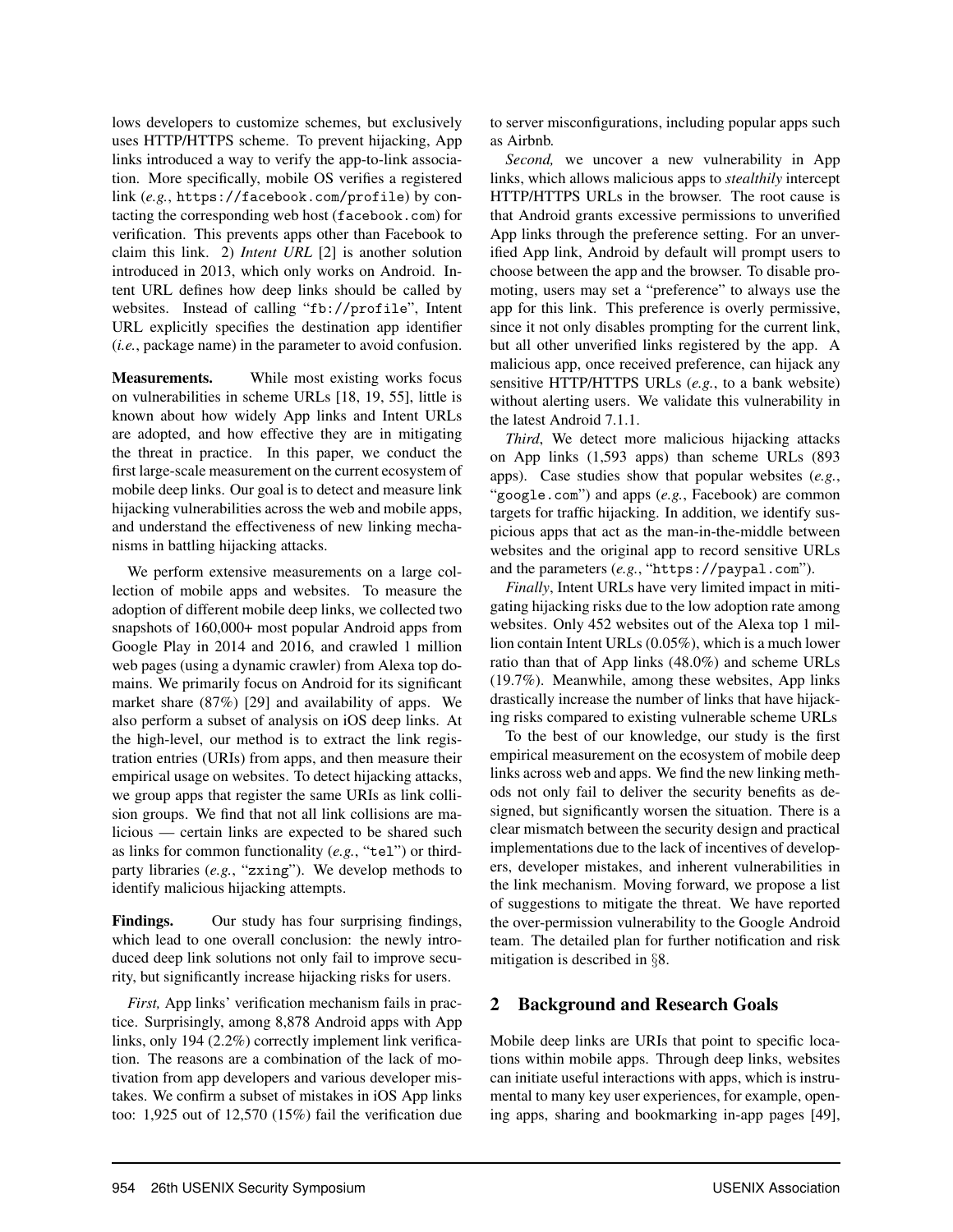

Figure 1: Three types of mobile deep links: Scheme URL, App Link and Intent URL.

scheme host path scheme host path App Link: http://facebook.com/prole/1234 Scheme URL: fb://prole/1234

Figure 2: URI syntax for Scheme URLs and App links.

and searching in-app content using search engines [5]. In the following, we briefly introduce how deep links work and the related security vulnerabilities. Then we describe our research goals and methodology.

### 2.1 Mobile Deep Links

To understand how deep links work, we first introduce inter-app communications on Android. An Android app is essentially a package of software *components*. One app's components can communicate with another app's components through *Intent*, a messaging object characterized "action", "category" and "data". By sending an intent, one app can communicate with the other app's front-end *Activities*, or background *Services*, *Content Providers* and *Broadcast Receivers*.

Mobile deep links trigger a particular type of intent to enable communications between the web and mobile apps. As shown in Figure 1, after users click on a link in the browser (or in-app WebView), the browser sends an intent to invoke the corresponding component in the target app. Unlike app-to-app communication, mobile deep link can only launch front-end Activity in the app.

Mobile deep links work in two simple steps: 1) Registration: an app "foo" should first register its URIs ("foo://" or "https://foo.com") to the mobile OS during installation. The URIs are declared in the in the "data" field of *intent filters*. 2) Addressing: when "foo://" is clicked, mobile OS will search all the intent filters for a potential match. Since the link matches the URI of app "foo", mobile OS will launch this app.

#### 2.2 Security Risks of Deep Linking

Hijacking Risk in Scheme URL. Scheme URL is the first generation of mobile deep links, and is the least secure one. It was introduced since Android 1.0 [7]



Figure 3: App link verification process.

and iOS 2.0 [3] in 2008. Figure 2 shows the syntax of a scheme URL. App developers can customize any schemes and URIs for their app without any restriction.

Prior research has pointed out key security risks in scheme URLs [19, 55], given that any app can register other apps' schemes. For example, apps other than Facebook can also register "fb://". When a deep link is clicked, it triggers an "implicit intent" to open any app with a matched URI. This allows a malicious app to hijack the request to the Facebook app to launch itself, either for phishing (*e.g.*, displaying a fake Facebook login box), or stealing sensitive data in the request [19, 35].

With an awareness of this risk, Android lets users be the security guard. When multiple apps declare the same URI, users will be prompted (with a dialog box) to select/confirm their intended app. However, if the malicious app is installed but the victim app is not, the malicious app will automatically skip the prompting and hijack the link without user knowledge. Even when both apps are installed, the malicious app may trick users to set itself as the "preference" and disable prompting. Historically speaking, relying on end-users as the sole security defense is risky since users often fail to perceive the nature of an attack, leading to bad decisions [12, 22, 53].

Solution1: App Link. App Link was introduced recently in October 2015 to Android 6.0 [6] as a more secure version of deep links. It was designed to prevent hijacking with two mechanisms. First, the authentic app can build an association with the corresponding website, which allows the mobile OS to open the App link exclusively using the authentic app. Second, App link no longer allows developers to customize their own schemes, but exclusively uses the http or https scheme.

Figure 3 shows the App link association process. Suppose app "*foo*" wants to register "http://foo.com/\*". Mobile OS will contact the server at "foo.com" for verification. The app's developer needs to set up an association file "assetlinks.json" beforehand under the root directory ("/.well-known/") of the foo.com server. This file must be hosted on an HTTPS server. If the file contains an entry that certifies that app "*foo*" is associated with the link "http://foo.com/\*", the mobile OS will confirm the association. The association file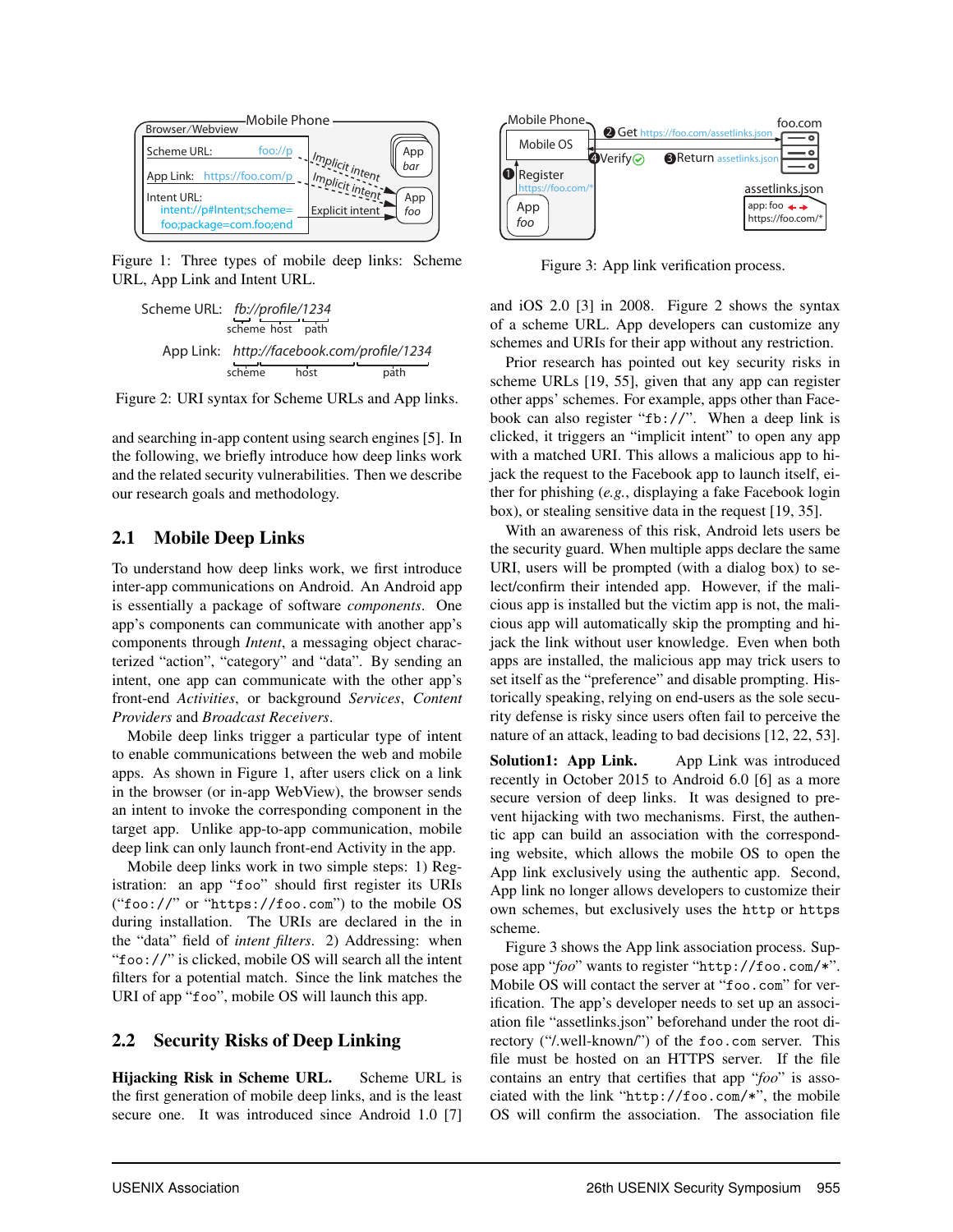contains a field called "sha256\_cert\_fingerprints", which is the SHA256 fingerprint of the associated app's signing certificate. The mobile OS is able to verify the fingerprint and prevent hijacking because only the authentic app has the corresponding signing certificate. Suppose a malicious app "bar" also wants to register "http://foo.com/\*", the verification will fail, assuming the attacker cannot access the root of foo.com server to modify the association file and the fingerprint.

The iOS version of App links is called universal link, introduced at iOS 9.0 [9], which has the same verification process. The association file for iOS is "apple-appsite-association". However, iOS and Android have different policies to handle *failed verifications*. iOS prohibits opening unverified universal links in apps. Android, however, leaves the decision to users: if an unverified link is clicked, Android prompts users to choose if they want to open the link in the app or the browser.

Solution 2: Intent URL. Intent URL was introduced in 2013 and only works on Android [2]. Intent URLs prevent hijacking by changing how the deep link is called on the website. As shown in Figure 1, instead of calling "foo://p", Intent URL is structured as "intent://p/#Intent;scheme=foo;package=com .foo;end" where the package name of the target app is explicitly specified. Package name is a unique identifier for an Android app. Clicking an intent URL will launch an "explicit intent" to open the specified app.

Compared to scheme URLs and App links, Intent URL does not need special URI registration on the app. Intent URL can invoke the same interfaces defined by the URIs of scheme URLs or App links, as well as other exposed components [2].

# 2.3 Research Questions

While the hijacking risk of scheme URLs has been reported by existing research [18, 19, 55], little is known about how prevalently this risk exists among apps, and how effective the new mechanisms (App links and Intent URLs) are in reducing this risk in practice. We hypothesize that upgrading from scheme URL to App link/Intent URL is a non-trivial task, considering that scheme URLs may already have significant footprints on the web. Mobile platforms might be able to enforce changes to apps through OS updates, but their influence on the web is likely less significant. In this paper, we conduct the first large-scale measurement on the mobile deep link ecosystem to understand the adoption of different linking methods and their effectiveness in battling hijacking threats.

Threat Model. Our study focuses on *link hijacking threat* since this is the security issue that App Links and Intent URLs aim to address. Link hijacking happens

| Link         |                      | Prompt     |          |  |
|--------------|----------------------|------------|----------|--|
| <b>Type</b>  | Link<br>>1<br>Set As |            | User?    |  |
|              | Apps                 | Preference | Verified |  |
|              |                      |            |          |  |
| Scheme       |                      |            |          |  |
| URL          |                      |            |          |  |
|              | x                    |            |          |  |
|              |                      | x          | x        |  |
| App<br>Link* |                      |            | ¥        |  |
|              |                      | ¥          |          |  |
|              |                      |            |          |  |
| Intent URL   |                      |            |          |  |

Table 1: Conditions for whether users will be prompted after clicking a deep link on Android. <sup>∗</sup>App Links always have at least one matched app, the mobile browser.

when a malicious app registers the URI that belongs to the victim app. If mobile OS redirects the user to the malicious app, it can lead to phishing (*e.g.*, the malicious app displays forged UI to lure user passwords) or data leakage (*e.g.*, the deep link may carry sensitive data in the URL parameters such as PII and session IDs) [19, 35]. In this threat model, mobile OS and browser (or WebView) are not the targets of the attack, and we assume they are not malicious.

The Role of Users. Users also play a role in this threat model. After clicking on a deep link, a user may be prompted with a dialog box to confirm the destination app. As shown in Table 1, prompting can be skipped in many cases. For *scheme URLs*, a malicious app can skip prompting if the victim app is not installed, or by tricking users to set the malicious app as the "preference". *App link* can skip prompting if the link has been verified. Otherwise, users will be prompted to choose between the browser and the app. *Intent URLs* will not prompt users at all since the target app is explicitly specified.

Our Goals. Our study seeks to answer key questions regarding how mobile deep links are implemented in the wild and their security impact. We ask three sets of questions. *First*, how prevalently are different deep links adopted among apps over time? Are App links and Intent URLs implemented properly as designed? *Second*, how many apps are still vulnerable to hijacking attacks? How many vulnerable apps are exploited by other real-world apps? *Third*, how widely are hijacked links distributed among websites? How much do App links and Intent URLs contribute to mitigating such links?

To answer these questions, we first describe data collection (§3), and measure the adoption of App links and scheme URLs among apps (§4). We perform extensive security analyses to understand how effective App links can prevent hijacking (§5), and then describe the method to detect hijacking attacks among apps (§6). Finally, we move to the web to measure the usage of Intent URLs,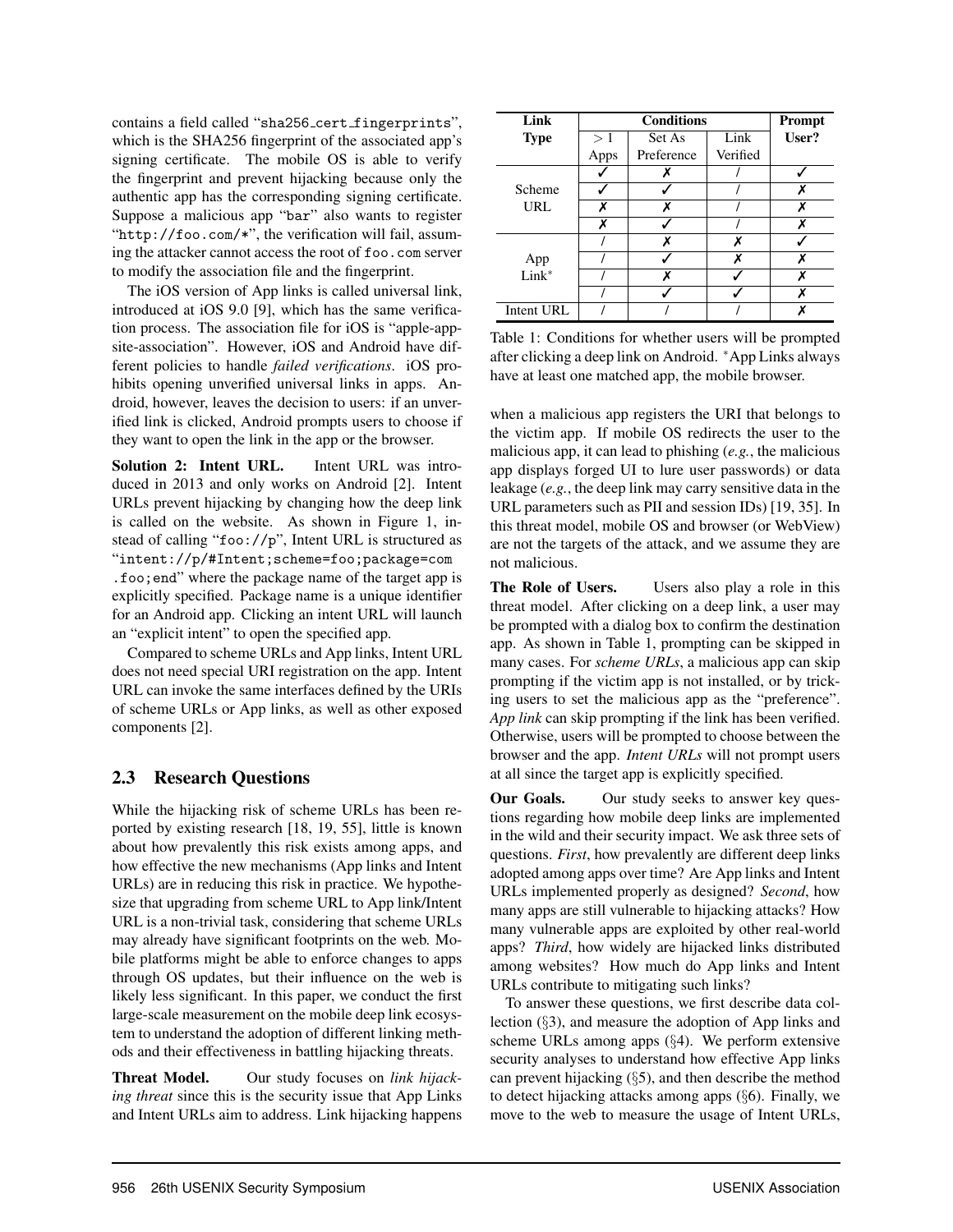and the prevalence of hijacked links  $(\frac{6}{7})$ . In  $\S$ 8, we summarize key implications and discuss possible solutions.

## 3 Datasets

We collected data from both mobile apps and websites, including two snapshots of 160,000+ most popular Android apps in 2014 and 2016, and web pages from Alexa top 1 million domains.

Mobile Apps. To examine deep link registration, we crawled two snapshots of mobile apps from Google Play. The first snapshot *App2014* contains 164,322 most popular free apps from 25 categories in December 2014 (crawled with an Android 4.0.1 client). In August 2016, we crawled a second snapshot of top 160,000 free apps using an Android 6.0.1 client. We find that 48,923 apps in App2014 are no longer listed on the market in 2016. 4,963 apps in 2014 snapshot fell out of the top 160K list in 2016. To match the two datasets, we also crawled these 4,963 apps in 2016, forming an *App2016* dataset of 164,963 apps. The two snapshots have 115,399 overlapping apps. For each app in *App2016*, we also obtained the developer information, downloading count, review count and rating.

Our app dataset is biased towards popular apps among the 2.2 million apps in Google Play [48]. Since these popular apps have more downloads, potential vulnerabilities could affect more users. Our result can serve as a lower bound of empirical risks.

Alexa Top 1 Million Websites. To understand deep link usage on the web, we crawled Alexa top 1 million domains [1] in October 2016. We simulate using an Android browser (Android 6.0.1, Chrome/41/0/2272.96) to visit these web domains and load both static HTML page (index page) and the dynamic content from JavaScript. This is done using modified OpenWPM [25], a headless browser-based crawler. For each visit, the crawler loads the web page and waits for 300 seconds allowing the page to load the dynamic content, or perform the redirection. We store the final URL and HTML content. This crawling is also biased towards popular websites, assuming that deep links on these sites are more likely to be encountered by users. We refer this dataset as *Alexa1M*.

# 4 Deep Link Registration by Apps

In this section, we start by analyzing mobile apps to understand deep link registration and adoption. In order to receive deep link requests, an app needs to register its URIs to mobile OS during installation. Our analysis in this section focuses on Scheme URLs and App links. For Intent URLs, as described in §2, developers do not need special registrations in the app. Instead, it is up to the *websites* to decide whether to use Intent URLs or scheme URLs to launch the app. We will examine the adoption Intent URLs later by analyzing web pages (§7).

We provide an overview of deep link adoption by analyzing 1) how widely the scheme URLs are adopted among apps, and 2) whether App links are in the process of replacing scheme URLs for better security.

# 4.1 Extracting URI Registration Entries

Android apps register their URIs in the manifest file (AndroidManifest.xml). Both Scheme URLs and App Links are declared in Intent filters as a set of matching rules, which can either be actual links (fb://login/) or a wild card (fb://profile/\*). Since there is no way to exhaustively obtain all links behind a wild card, we treat each matching rule as a registration entry. Given a manifest file, we extract deep link entries in three steps:

- Step1: Detecting Open Interfaces. We capture all the Activity intent filters whose "category" field contains both *BROWSABLE* and *DEFAULT*. This returns all the components that are reachable from the web.
- Step2: Extracting App Link. Among intent filters in Step 1, we capture those whose "action" contains *VIEW*. This returns intent filters with either App Links or Scheme URLs in their "data" fields $<sup>1</sup>$ . We ex-</sup> tract App Link URIs as those with http/https scheme. Note that App Link intent filters have a special field called *autoVerify*. If its value is TRUE, then mobile OS will perform verification on the App link.
- Step3: Extracting Scheme URL. All the nonhttp/https URIs from Step2 are Scheme URLs.

We apply the above method to our dataset and the result is summarized in Table 2. Among the 160K apps in *App2016*, we find that 20.3K apps adopt scheme URLs and 8.9K apps adopt App links. Note that for the apps in *App2014* (Android 4.0 or lower), App Link had not been introduced to Android yet. We find that 4,545 apps in *App2014* register http/https URIs, which are essentially scheme URLs with "http" or "https" as the scheme. For consistency, we still call these http/https links as App links, but link verification is not supported for these apps.

# 4.2 Scheme URL vs. App Link

Next, we compare the adoption of Scheme URLs and App links across time, app categories and app popularity. We seek to understand if the new App links are on the way of replacing Scheme URLs.

<sup>&</sup>lt;sup>1</sup>The rest intent filters whose "action" is not *VIEW* can still be triggered by Intent URLs.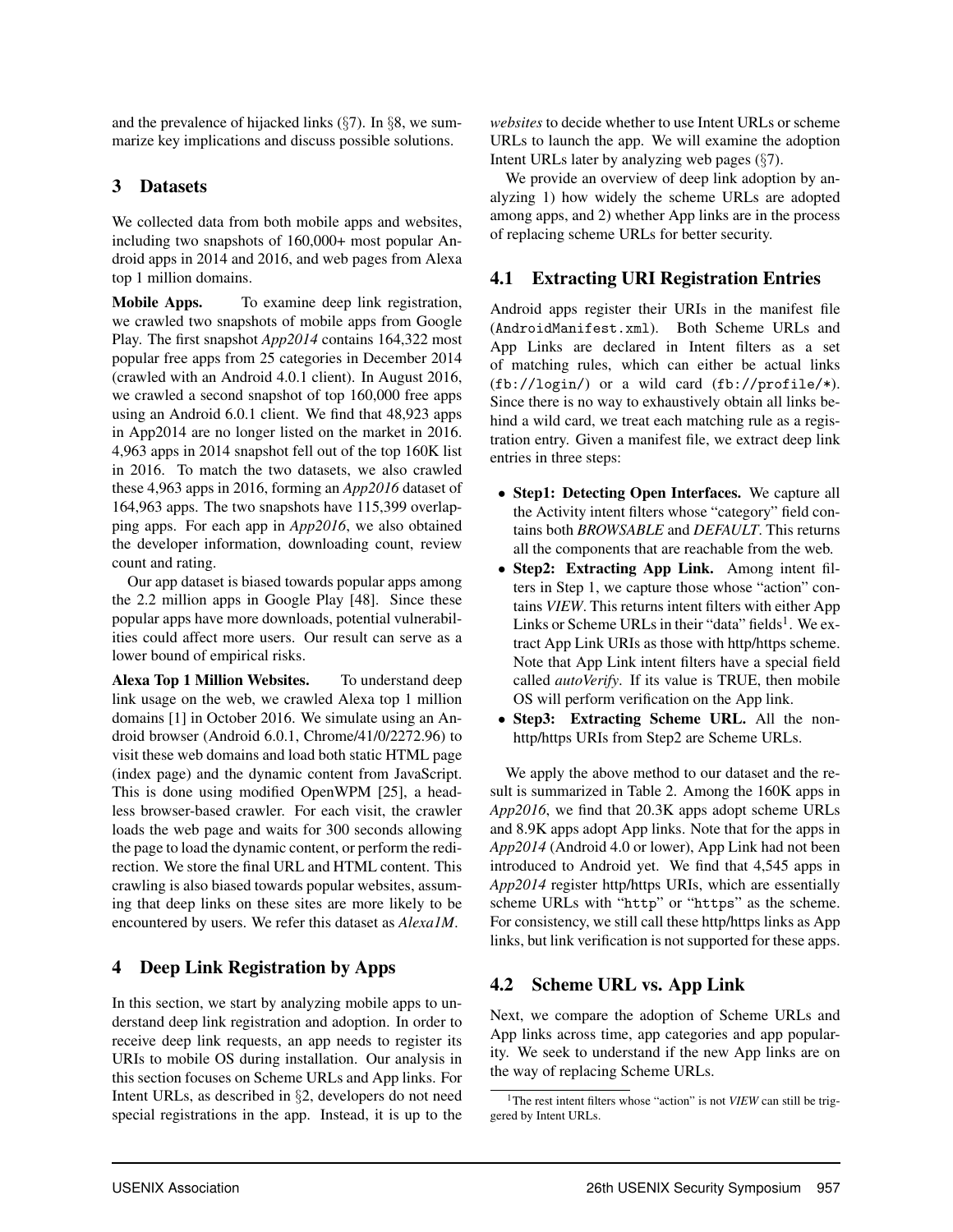| <b>Dataset</b> | Total<br>Apps | Apps accept<br><b>Scheme URLs</b> | Apps accept<br>App Links | Apps accept<br>either Links | Unique<br><b>Schemes</b> | Unique<br>Web Hosts |
|----------------|---------------|-----------------------------------|--------------------------|-----------------------------|--------------------------|---------------------|
| App $2014$     | 164.322       | $10,565(6.4\%)$                   | $4,545(2.8\%)$           | $12.428(7.6\%)$             | 8.845                    | 6.471               |
| App $2016$     | 64.963        | 20.257 (12.3%)                    | $8.878(5.4\%)$           | 23.830 (14.5%)              | 18.839                   | 18.561              |

Table 2: Two snapshots of Android apps collected in 2014 and 2016. 115,399 apps appear in the both datasets; 48,923 apps in App2014 are no longer listed on the market in 2016; App2016 has 49,564 new apps.



Figure 4: # of new schemes Figure 5: % of apps w/deep and app link hosts per app links; apps are divided by between 2014 and 2016. download count.

Adoption over Time. As shown in Table 2, there are significantly more apps that started to adopt deep links from 2014 to 2016 (about 100% growth). However, the growth rates are almost the same for App links and Scheme URLs. There are still 2-3 times more apps using scheme URLs than those with App links. Apps links are far from replacing scheme URLs.

Figure 4 specifically looks at apps in both snapshots. We select those that adopt either type of deep links in either snapshot (13,538 apps), and compute the differences in their number of schemes/hosts between 2014 and 2016. We find that the majority of apps (over 96.2%) either added more deep links or remained the same. Almost no apps removed or replaced scheme URLs with App links. The conclusion is the same when we compare the number of URI rules (omitted for brevity). This suggests that scheme URLs are still heavily used, exposing users to potential hijacking threat.

App Popularity. We find that deep links are more commonly used by popular apps (based on download count). In Figure 5, we divide apps in 2016 into three buckets based on their download count:  $[0, 1K)$ ,  $[1K, 1M), [1M, \infty)$ . Each has 20,654, 127,323 and 5,223 apps respectively. Then we calculate the percentage of apps that adopt deep links in each bucket. We observe that 33% of the 5,223 most popular apps adopt scheme URL, and the adoption rate goes down to 8% for apps with <1K downloads. The trend is similar for App links. In addition, we find that apps *with* deep links have averagely 4 million downloads per app, which is orders of magnitude higher than apps *without* deep links (125K downloads per app). As deep links are associated with popular apps, potential vulnerabilities can affect many users.

App Categories. Among the 25 app categories, we find that the following categories have the highest deep link adoption rate: SHOP-PING (25.5%), SOCIAL (23.4%), LIFESTYLE (21.0%), NEWS AND MAGAZINES (20.5%) and TRAVEL AND LOCAL (20.2%). These apps are content-heavy and often handle user personally identifiable information (*e.g.*, social network app) and financial data (e.g., shopping app). Link hijacking targeting these apps could have practical consequences.

### 5 Security Analysis of App Links

Our result shows that App links are still not as popular as scheme URLs. Then for apps that adopt App links, are they truly secure against link hijacking? As we discussed in §2.2, App link was designed to prevent hijacking through a link verification process. If a user clicks on an unverified App link, the mobile OS will prompt the user to choose whether he/she would like to open the link in the browser or using the app. In the following, we empirically analyze the security properties of App links in two aspects. First, we measure how likely app developers make mistakes when deploying App link verification. Second, we discuss a new vulnerability we discovered which allows malicious apps to skip user prompting when unverified App links are clicked. Malicious apps can exploit this to stealthily hijack arbitrary HTTP/HTTPS URLs in the mobile browser without user knowledge.

# 5.1 App Link Verification

We start by examining whether *link verification* truly protects apps from hijacking attacks. Since App link has not been introduced for *App2014*, all the http/https links in 2014 were unverified. In the following, we focus on apps in *App2016*. In total, there are 8,878 apps that register App links, involving 18,561 unique web domains. We crawled two snapshots of the association files for each domain in January and May of 2017 respectively. We use the January snapshot to discuss our key findings, and then use the May snapshot to check if the identified problems have been fixed.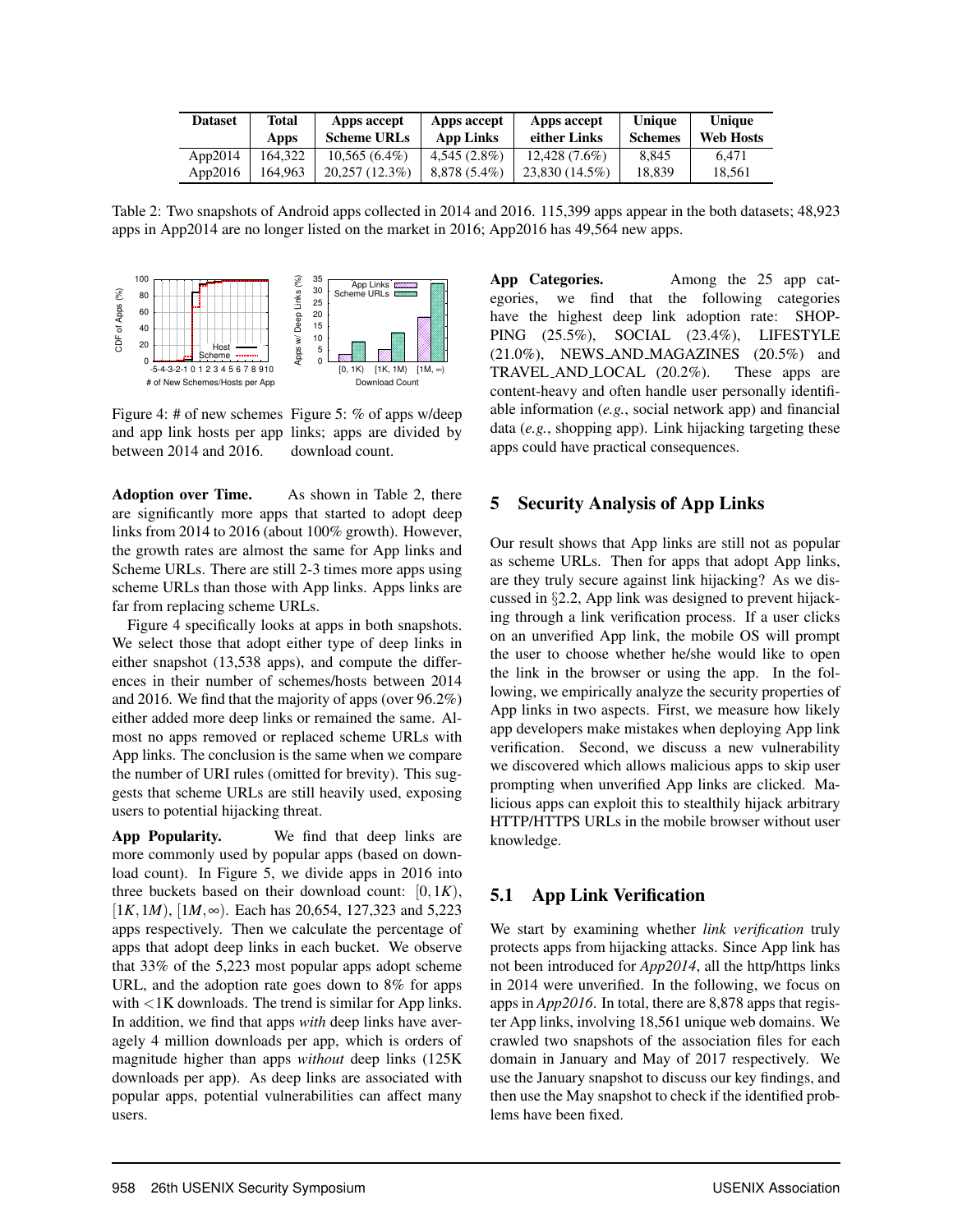| Date    | Apps w/          | Apps Verif.      | Apps            | Apps with Failed Verifications* |            |             |       |            |             |
|---------|------------------|------------------|-----------------|---------------------------------|------------|-------------|-------|------------|-------------|
|         | <b>App Links</b> | <b>Turned On</b> | <b>Verified</b> | App                             | Host $w/o$ | Host w/     | Wrong | Host       | Host Assoc. |
|         |                  |                  |                 | Misconfig.                      | Assoc. F.  | <b>HTTP</b> | Path  | Invalid F. | Other apps  |
| Jan. 17 | 8.878            | 415              | 194             | 26                              | $17-$      |             |       |            | 60          |
| Mav.17  | 8.878            | 415              | 192             | 26                              | 171        |             |       | 18         | 57          |

Table 3: App Link verification statistics and common mistakes (App2016) based on data from January 2017 and May 2017. <sup>∗</sup>One app can make multiple mistakes.

| <b>Type</b> | Date   | Hosts w/ Assoc. F. | <b>Under HTTP</b> | <b>Wrong Path</b> | <b>Invalid File</b> |
|-------------|--------|--------------------|-------------------|-------------------|---------------------|
| iOS         | Jan.17 | 12.570             | $1,817(14\%)$     | $0(0\%)$          | $108(1\%)$          |
|             | Mav.17 | 13.541             | 1.820(13%)        | $0(0\%)$          | $113(.8\%)$         |
| Android     | Jan.17 | 1.833              | 330 (18%)         | $4(.2\%)$         | 81(4%)              |
|             | Mav.17 | 2.779              | 474 (17%)         | $0(0\%)$          | 118(4%)             |

Table 4: Association files for iOS and Android obtained after scanning 1,012,844 domains.

Failed Verifications. As of January 2017, we find a surprisingly low ratio of verified App links. Among 8,878 apps that register App Links, only 194 apps successfully pass the verification (2%). More specifically, only 415 apps (4.7%) set the "*autoVerify*" field as TRUE, which triggers the verification process during app installation. This means the vast majority of apps (8,463, 95.3%) do not even start the verification process. Interestingly, 434 apps actually have the association file ready on their web servers, but the developers seem to forget to configure the apps to turn on the verification.

Even for apps that turn on the verification, only 194 out of 415 can successfully complete the process as of January 2017. Table 3 shows the common mistakes of the failed apps (one app can have multiple mistakes). More specifically, 26 apps incorrectly set the App link (*e.g.*, with a wildcard in the domain name), which is impossible for mobile OS to connect to. On the server-side, 177 apps turn on the verification, but the destination domain does not host the association file; 11 apps host the file under an HTTP server instead of the required HTTPS server; 10 apps' files are in invalid JSON format; 60 apps' association files do not contain the App link (or the app) to be verified. Note that for these failed apps, we do not distinguish whether they are malicious apps attempting to verify with a domain they do not own, or simply mistakes by legitimate developers.

We confirm all these mistakes lead to failed verifications by installing and testing related apps on a physical phone. We observe many of these mistakes are made by popular apps from big companies. For example, "com.amazon.mp3" is Amazon's official music app, which claims to be associated with "amazon.com". However, the association file under amazon.com does not certify this app. We tested the app on our phone, which indeed failed the verification.

In May 2017, we check all the apps again and find that most of the identified problems remain unfixed. Moreover, some apps introduce new mistakes: there are 8 more apps with an invalid association files in May compared to that of January. Manual examination shows that new mistakes are introduced when the developers update the association files.

Misconfigurations for iOS and Android. To show that App links verification can be easily misconfigured, we put together 1,012,844 web domains to scan their association files. These 1,012,844 domains is a union of Alexa top 1 million domains and the 18,561 domains extracted from our apps. We scan the association files for both Android and iOS.

As of January 2017, 12,570 domains (out 1 million) have iOS association files and only 1,833 domains have Android association files (Table 4). It is unlikely that there are 10x more iOS-exclusive apps. A more plausible explanation is iOS developers are more motivated to perform link verification, since iOS prohibits opening unverified HTTP/HTTPS links in apps. In contrary, Android leaves the decision to users by prompting users to choose between using apps or a browser.

We find iOS apps also have significant misconfigurations. This analysis only covers a subset of possible mistakes compared to Table 3, but still returns a large number. As of January 2017, 1817 domains (14%) are hosting the association file under HTTP, and there are additional 108 domains (1%) with invalid JSON files. One example is the Airbnb's iOS app. The app tries to associate with "airbnb.com.gt", which only hosts the association file under an HTTP server. This means users will not be able to open this link in the Airbnb app.

In May 2017, we scan these domains again. We observe 7.7% of increase of hosts with association files for iOS and 51.6% increase for Android. However, the number of misconfigured association files also increased.

# 5.2 Over-Permission Vulnerability

In addition to verification failures, we identify a new vulnerability in the setting preferences for App links. Recall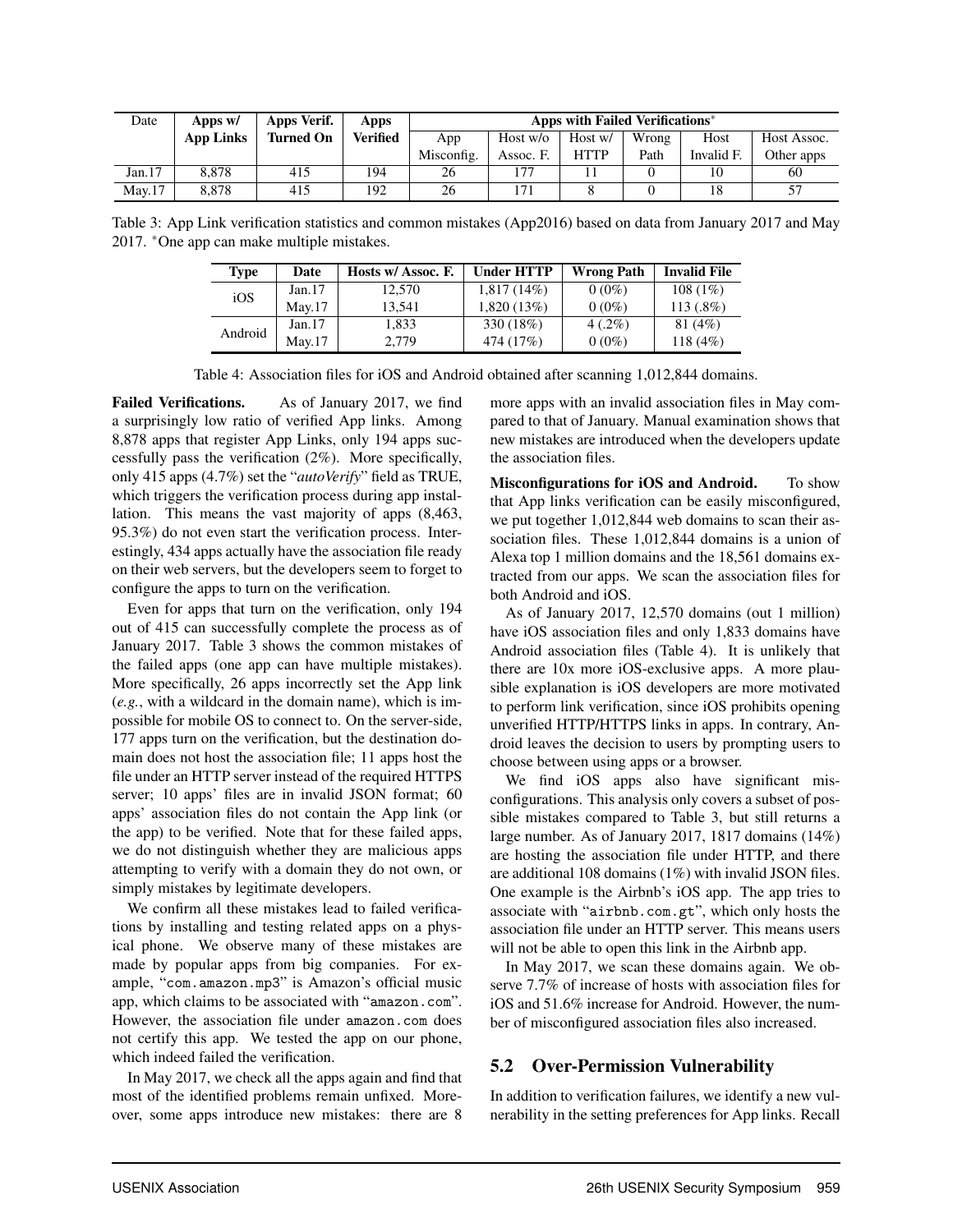that unverified App links still have one last security defense — the end user. Android OS prompts users when unverified App links are clicked, and users can choose between a browser and the matched app. We describe an *over-permission vulnerability* that allows malicious apps to skip prompting for stealthy hijacking.

Over-Permission through Preference Setting. User prompting is there for better security, but prompting users too much can hurt usability. Android's solution is to take a middle ground using "preference" setting. When an App link is clicked, users can set "preference" for always opening the link in the native app without prompting again. We find that the preference setting gives excessive permissions. Specifically, the preference not only disables the prompting for the current link that the user sees, but all other (unverified) HTTP/HTTPS links that this app register. For example, if the user sets preference for "https://bar.com", all the links with "https://" in this app receive the permission. Exploiting this vulnerability allows malicious apps to hijack any HTTP/HTTPS URLs without alerting users.

Proof-of-Concept Attack. Suppose "bar" is a malicious app that register both "https://bar.com" and "https://bank.com/transfer/\*". The user sets preference for using "bar" to open the link "https://bar.com", which is a normal action. Then without user knowledge, the permission also applies to "https://bank.com/transfer/\*".

Later, suppose this user visits her bank's website in a mobile browser, and transfers money through an HTTPS request "https://bank.com/transfer?sessionid=8154& amount=1000& recipient=tom". Because of the preference setting, this request will automatically trigger bar without prompting the user. The browser wraps up this URL and the parameters in plaintext to create an Intent, and hands it over to the app bar. bar can then change the recipient and use the session ID to transfer money to the attacker. In this example, the attacker sets the path of the URI as "/transfer/\*" so that bar would only be triggered during money transfer. The app can make this even stealthier by quickly terminating itself after the hijacking, and bouncing the user back to the bank website in the browser.

We validate this vulnerability in both Android 6.0.1 and 7.1.1 (the latest version). We implement the proofof-concept attack by writing a malicious Android app to hijack the author's own blog website (instead of an actual bank). The attack is successful: the malicious app hijacked the plaintext parameters in the URL, and quickly bounced the user back to the original page in the browser. The bouncing is barely noticeable by users.

Discussion. Fundamentally, this vulnerability is caused by the excessive permission to unverified App links. When setting preferences, the permission is not applied to the *link-level*, but to the *scheme-level*. We suspect that the preference system of App links is directly inherent from scheme URLs. For scheme URLs, the preference is also set to the scheme level which makes more sense (*e.g.*, allowing the Facebook app to open all "fb://"). However, for App links, scheme-level permission means attackers can hijack any HTTP/HTTPS links.

To successfully exploit this vulnerability, a malicious app needs to trick users to set the preference (*e.g.*, using benign functionalities). For example, an attacker may design a recipe app that allows users to open recipe web links in the app for an easy display and sharing. This recipe app can ask users to set the preference for opening recipe links but secretly registers an online bank's App links to receive the same preference. We have filed a bug report through Google's Vulnerability Reward Program (VRP) in February 2017. We are currently working with the VRP team to mitigate the threat.

iOS has a similar preference setting, but not vulnerable to this over-permission attack. In iOS, if the user sets preference for one app to open an HTTPS link. The permission goes to all the HTTPS links that the app *has successfully verified*. The Android vulnerability is caused by the fact that permission goes to unverified links.

# 5.3 Summary of Vulnerable Apps

Thus far, our analysis shows that most apps are still vulnerable to link hijacking. First, scheme URLs are still heavily used among apps. Second, for apps that adopt App links, only 2% can pass the link verification. The over-permission vulnerability described above makes the situation even worse. In 2016, out of all 23,830 apps that adopt deep links, 23,636 apps either use scheme URLs or unverified App links. These are candidates of potential hijacking attacks.

# 6 Link Hijacking

While many apps are vulnerable in theory, the real question is how many vulnerable apps are exploited in practice? For a given app, how likely would other apps register the same URIs (*a.k.a.*, link collision)? Do link collisions always have a malicious intention? If not, how can we classify malicious hijacking from benign collisions?

To answer these questions, we first measure how likely it is for different apps to register the same URIs. Our analysis reveals the key categories of link collisions, and we develop a systematic procedure to label all of them. This analysis allows us to focus on the highly suspicious groups that are involved in malicious hijacking. Finally,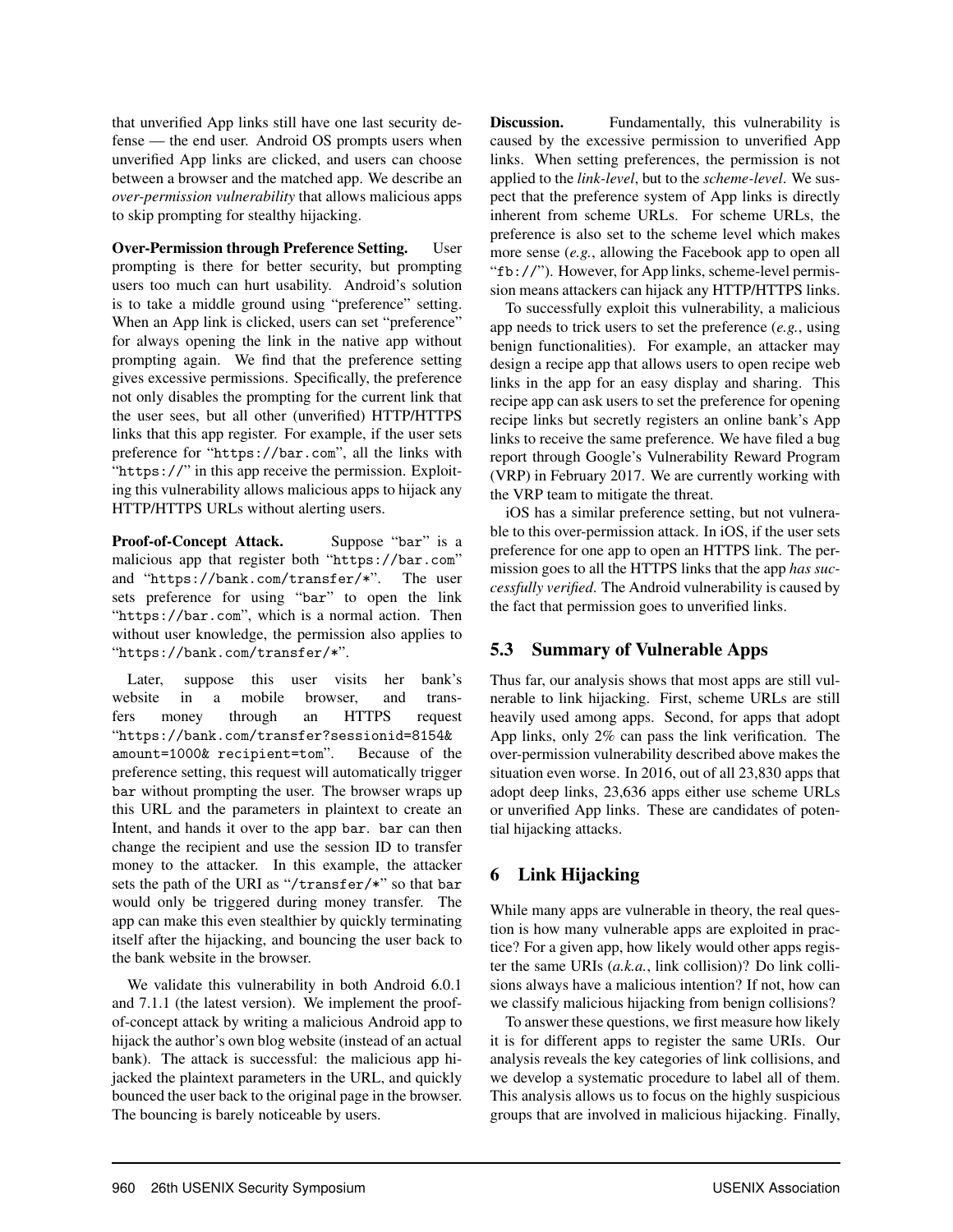

Figure 6: # of Collision apps Figure 7: # of Collision apps per scheme. per web host.

we present more in-depth case studies to understand the risk of typical attacks.

### 6.1 Characterizing Link Collision

Links collision happens when two or more apps register the same deep link URIs. When the link is clicked, it is possible for mobile OS to direct users to the wrong app. Note that simply matching "scheme" or app link "host" is not sufficient. For example, "myapp://a/1" and "myapp://a/2" do not conflict with each other since they use different "paths" in the URI. To this end, we define two apps have link collision only if there is at least one link that is opened by both apps.

Prevalence of Link Collisions. To identify link collision, we first group apps based on the scheme (scheme URL) or web host (App links). Figure 6 and Figure 7 show the number of apps that each scheme/host is associated with. About 95% of schemes are exclusively registered by one single app. The percentage is slightly lower for App links (76%–82%). Then for each group, we filter out apps that have no conflicting URIs with any other apps in the group, and produce apps with link collisions. Within *App2014*, we identify 394 schemes, 1,547 web hosts from 5,615 apps involved in link collisions. The corresponding numbers for 2016 are higher: 697 schemes and 3,272 web hosts from 8,961 apps.

Our result is a lower bound of actual collisions, biased towards popular apps. Schemes/hosts that are currently mapped to a single app might still have collisions with apps outside of our dataset. For the rest of our analysis, we focus on the more recent 2016 dataset.

Categorizing Link Collisions. We find that not all collisions have malicious intention. After manually analyzing these schemes and hosts, we categorize collisions into 3 types. Table 5 shows the top 10 mostly registered schemes/hosts and their labels.

• Functional scheme (F) is reserved for a common functionality, instead of a particular app. "file" is registered by 1,278 apps that can open files. "geo" is registered by 238 apps that can handle GPS coordinates. These schemes are expected to be registered

| <b>Scheme</b>                        | Apps | <b>Web Host</b>                     | Apps |
|--------------------------------------|------|-------------------------------------|------|
| file $(F)$                           | 1278 | google.com $(\widehat{P})$          | 480  |
| content $(F)$                        | 727  | google.co.uk $(\overline{P})$       | 441  |
| $\alpha$ oauth $\binom{1}{1}$        | 520  | zxing.appspot.com $(\bar{r})$       | 410  |
| x-oauthflow-twitter $(\overline{r})$ | 369  | maps.google.com $(\overline{P})$    | 187  |
| x-oauthflow-espn-                    | 359  | beautygirlsinc.com $(\overline{P})$ | 148  |
| twitter $(T)$                        |      |                                     |      |
| zxing $(T)$                          | 321  | triposo.com (P)                     | 131  |
| testshop $(T)$                       | 278  | feeds.feedburner.com (T)            | 126  |
| shopgate-10006 $\binom{1}{1}$        | 278  | feeds2.feedburner.com (T)           | 123  |
| geo(F)                               | 238  | feedproxy.google.com (T)            | 112  |
| tapatalk-byo $($ $\bar{T}$ )         | 180  | feedsproxy.google.com (T)           | 110  |

Table 5: Top 10 schemes and app link hosts with link collisions in App2016. We manually label them into three types:  $(F)$  = Functional,  $(F)$  = Per-App,  $(F)$  = Third-party

by multiple apps. IANA [13] maintains a list of URI schemes, most of which are functional ones. This collision type does not apply to App links.

- Per-app scheme/host (P) is designated to an individual app. "maps.google.com" is to open Google Maps (but registered by 186 other apps) and "fb" is supposed to open Facebook app (but registered by 4 other apps). Collisions on per-app schemes/hosts are often malicious, with the exception if all apps are from the same developer.
- Third-party scheme/host (T) is used by thirdparty libraries, which often leads to (unintentional) link collision. "x-oauthflow-twitter" is a callback URL for Twitter OAuth. Twitter suggests developers defining their own callback URL, but many developers copy-paste this scheme from an online tutorial (unintentional collision). "feedproxy.google.com" is from a thirdparty RSS aggregator. Apps use this service to redirect user RSS requests to their apps (benign collision).

Because of the "shared" nature, functional schemes or third-party schemes/hosts are expected to be used by multiple apps. Related link collisions are benign or unintentional. In contrary, per-app schemes/hosts are (expected to be) designated to each app, and thus link collision can indicate malicious hijacking attempts.

# 6.2 Detecting Malicious Hijacking

Next, we detect malicious hijacking by labeling *per-app* schemes/hosts. This task is challenging since schemes and hosts are registered without much restriction it is difficult to tell based on the name of the scheme/host. Our The high-level intuition is: 1) third-party schemes/hosts often have official documentations to teach developers how to use the library, which are searchable online; 2) functional schemes are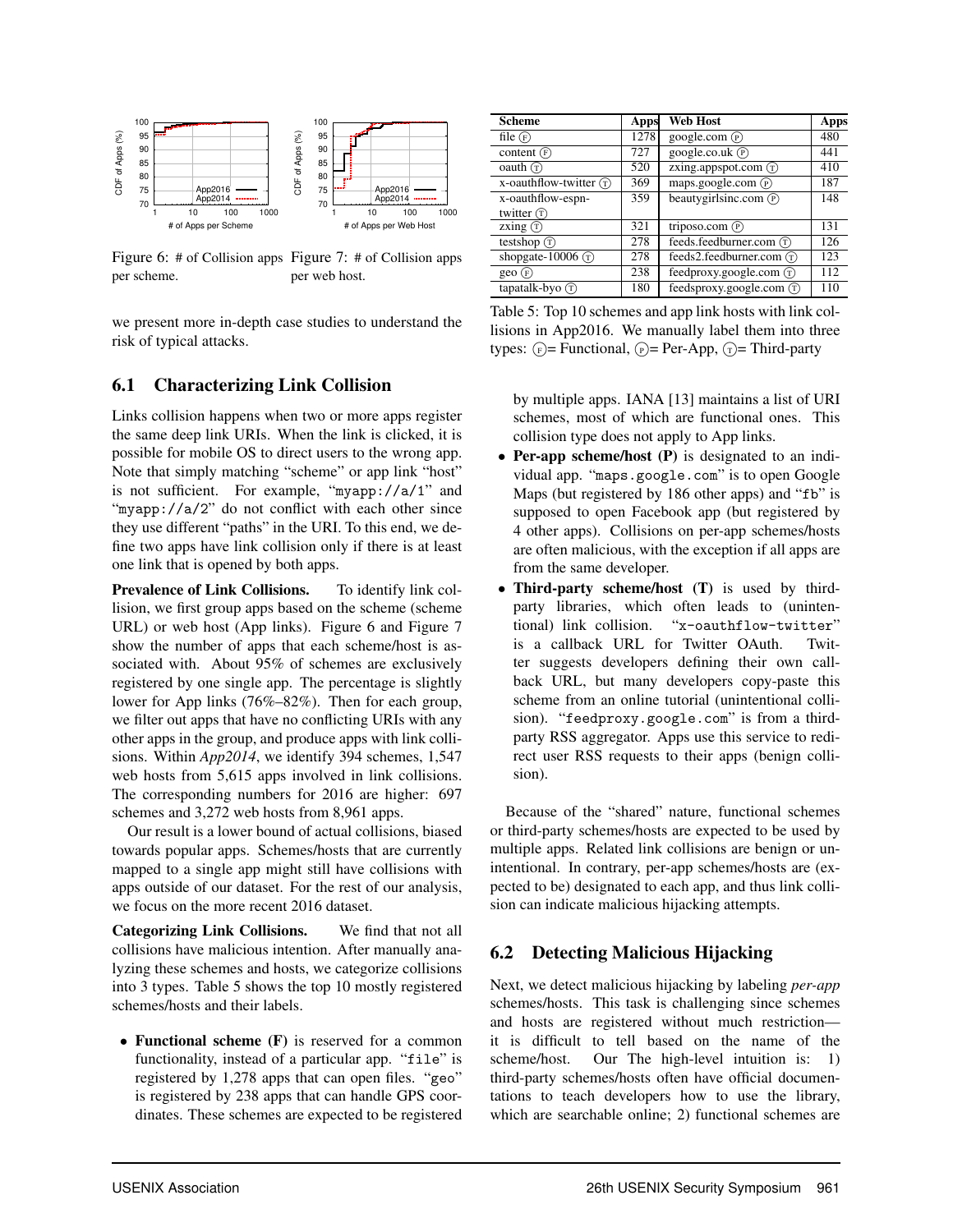|                      | <b>Deep Links</b><br>In Total | <b>Link Collisions</b> | After Pre-<br>Processing | <b>Functional</b> | Third-party | Per-app      |
|----------------------|-------------------------------|------------------------|--------------------------|-------------------|-------------|--------------|
| $#Schemes$ (#Apps)   | 18,839 (20,257)               | 697 (7.432)            | 376 (6,350)              | 30(2,135)         | 197 (3.972) | 149 (893)    |
| $#Hosts$ ( $#Apps$ ) | 18,561 (8,878)                | 3.272 (2.868)          | 2,451 (2,083)            | N/A               | 137 (999)   | 2.314(1.593) |

Table 6: Filtering and classification results for schemes and App link hosts (App2016).

well-documented in public URI standard. To these ends, we develop a filtering procedure to label per-app schemes/hosts. For any manual labeling tasks, we have two authors perform the task independently, and a third person to resolve any disagreements.

Pre-Processing. We start with the 697 schemes and 3,272 hosts (8,961 apps) that have link collisions in *App2016*. We exclude schemes/hosts where all the collision apps are from the same developer. This leaves 376 schemes and 2,451 web hosts for further labeling.

Classifying Schemes. We label schemes in two steps. The results are shown in Table 6. First, we filter out functional schemes. IANA [13] lists 256 common URI schemes, among which there are a few per-apps scheme under "provisional" status (*e.g.*, "spotify"). We manually filter them out and get 175 standard functional schemes. Matching this list with our dataset returns 30 functional schemes with link collisions. Then, to label third-party schemes, we manually search for their documentations or tutorials online. For certain third-party schemes, we also check the app code to be sure. In total, we identify 197 third-party schemes, and the rest 149 schemes are per-app schemes (also manually checked).

Figure 8 shows the number of collision apps for different schemes. Not surprisingly, per-app schemes have fewer collision apps than functional and third-party schemes.

Classifying App Link Hosts. This only requires labeling third-party hosts from per-app hosts. In total, there are 2,451 hosts after pre-processing. We observe that 1633 hosts are jointly registered by 5 apps, and 347 subdomains of "google.com" are registered by 2 apps. All these hosts are not third-party hosts, which helps to trim down to 471 hosts for manual labeling. We follow the same intuition to label third-party web hosts by manually searching their official documentations. In total, we label 137 third-party hosts, and 2,314 per-app hosts. Figure 9 compares per-app hosts and third-party hosts on their number of collision apps, which are very similar.

Testing Automated Classification. Clearly manually labeling cannot scale. Now that we have obtained the labels, we briefly explore the feasibility of automated classification. As a feasibility test, we classify per-app schemes from third-party schemes using 10 features such as unique developers per scheme, and apps per scheme (feature list in Appendix). 5-fold cross-validation us-



Figure 8: # of collision apps Figure 9: # of collision apps per scheme. per host.

ing SVM and Random Forests classifiers return an accuracy of 59% (SVM) and 62% (RF). If we only focus on schemes that have a higher-level of collisions (*e.g.*, > 4 developers), it returns a higher accuracy: 84% (SVM) and 75% (RF). The accuracy is not high enough for practical usage. Intuitively, there are not many restrictions on how developers register their URIs, and thus it is possible that the patterns of per-app schemes are not that strong.

Since fully automated classification is not yet feasible, we then explore useful heuristics to help app market admins to conduct collision auditing. We rank features based on the information gain, and identify top 3 features: average number of apps from the same developer (apDev), number of unique no-prefix components (npcNum) and number of unique components (ucNum). Regarding apDev, the intuition is that developers are likely to use a different per-app scheme for each of their apps, but would share the same third-party schemes (*e.g.*, oauth) for all their apps. A larger apDev of the collision link indicates a higher chance of being a third-party scheme. Moreover, third-party schemes are likely to use the same component name for different apps (*i.e.*, less unique), leading to smaller npcNum and ucNum.

# 6.3 Hijacking Results and Case Studies

In total, we identify 149 per-app schemes and 2,314 perapp hosts that are involved in link collisions. The related apps (893 and 1,593 respectively) are either the attacker or victim in the hijacking attacks. To understand how per-app schemes and hosts are hijacked, we perform indepth cases studies on a number of representative attacks.

Traffic Hijacking. We find apps that register popular websites' links (or popular apps' schemes) seeking to redirect user traffic to themselves. For example, "google.com" is registered by 480 apps from 305 non-Google developers. The scheme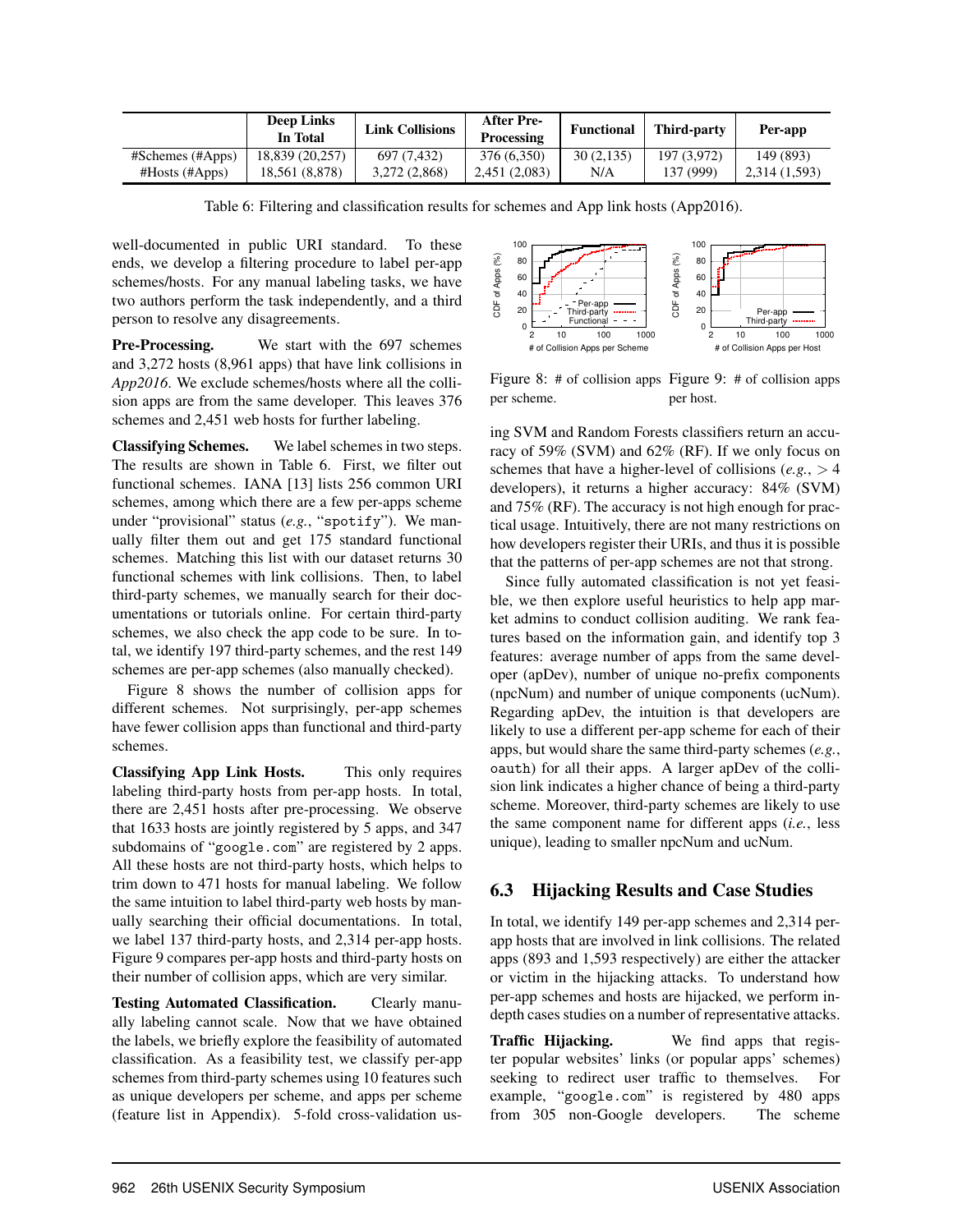"google.navigation" from Google Maps is hijacked by 79 apps from 32 developers. The intuition is that popular sites and apps already have a significant number of links distributed to the web. Hijacking their links are likely to increase the attacker apps' chance of being invoked. We find many popular apps are among the hijacking targets (*e.g.*, Facebook, Airbnb, YouTube, Tumblr). Traffic hijacking is the most common attack.

URL Redirector MITM. A number of hijackings are conducted by "URL Redirector" apps. When users click on an http/https link in the browser, these Redirector apps redirect users to the corresponding apps. Essentially, Redirector apps play the role of mobile OS in redirecting URLs, but their underlying mechanisms have several security implications. For example, URLLander (com.chestnutcorp.android.urlander) and AppRedirect (com.nevoxo.tapatalk.redirect) each has registered HTTPS links from 36 and 75 web domains respectively (unverified) and has over 10,000 installs. We suspect that users install Redirector apps because of the convenience, since these apps allow users to open the destination apps (without bouncing to the browser) even if the destination apps have not yet adopted App links. The redirection is hard coded without the consent of the destination apps or the originated websites.

URL redirector apps can act as man-in-the-middle (MITM) to hijack HTTP/HTTPS URLs. For example, URLLander registered "https://www.paypal.com" for redirection. When a user visits paypal.com using a browser (usually logged-in), the URL contains sensitive parameters including a SESSIONID. Once the user agrees to use URLLander for redirection, the URL and SESSIONID will be handed over to URLLander by the browser in plaintext. This MITM threat applies to all the popular websites that Redirector apps registered such as facebook.com, instagram.com, and ebay.com. Particularly for eBay, we find that the official eBay app explicitly does not register to open the link "payments.ebay.com", but this link was registered by Redirector apps. We analyze the code of AppRedirect and find it actually writes every single incoming URL and parameters in a log file. Redirection (and MITM) can be automated without prompting users by exploiting the over-permission vulnerability (see  $\S$ 5.2) — if the user once sets a preference for just one of those links.

Hijacking a Competitor's App. Many apps are competitors in the same business, and we find targeted hijacking cases between competing apps. For example, Careem (com.careem.acma) and QatarTaxi (com.qatar.qatartaxi) are two competing taxi booking apps in Dubai. Careem is more popular (5M+ downloads), which uses scheme "careem" for many functionalities such as booking a ride (from hotel websites) and

| <b>Dataset</b> | App Link   | <b>Scheme URL</b> | <b>Intent URL</b> |
|----------------|------------|-------------------|-------------------|
|                | (Webpage)  | (Webpage)         | (Webpage)         |
| Alexa1M        | 3.2M(480K) | 431K (197K)       | 1,203(452)        |

Table 7: Number of deep links (and webpages that contain deep links) in Alexa top 1 million web domains.

adding credit card information. QatarTaxi (10K downloads) registers to receive all "careem://\*" deep links. After code analysis, we find all these links redirect users to the QatarTaxi app's home screen, as an attempt to draw customers.

Bad Scheme Names. Hijackings are also caused by developers using easy-to-conflict scheme names. For example, Citi Bank's official app uses "deeplink" as its per-app scheme, which conflicts with 6 other apps. These apps are not malicious, but may cause confusions — a user is going to open the Citi Bank app, but a non-related app shows up (and vice versa). We detect 14 poorly named per-app schemes (*e.g.*, "myapp", "app").

# 7 Mobile Deep Links on The Web

Our analysis shows that hijacking risks still widely exist within apps. Next, we move to the web-side to examine how mobile deep links are distributed on the web, and estimate the likelihood of users encountering hijacked links. In addition, we focus on *Intent URL* to examine its adoption and usage. We seek to estimate the impact of Intent URLs to mitigating hijacking threats.

In the following, we first measure the prevalence of Intent URLs on the web, and compare it with scheme URLs and App links. Then, we revisit the hijacked links detected in §6 and analyze their appearance on the web.

# 7.1 Intent URL Usage

Intent URL is a secure way of calling deep links from websites by specifying the target app's package name (unique identifier). In theory, Intent URL can be used to invoke existing app components defined by scheme URLs (and even App links) to prevent hijacking. The key question is how widely are Intent URLs adopted in practice.

Intent URLs vs. Other Links We start by extracting mobile deep links from web pages in *Alexa1M* collected in §3. For App links and scheme URLs, we match all the hyperlinks in the HTML pages with the link registration entries extracted from apps. We admit that this method is conservative as we only include deep links registered by apps in our dataset. But the matching is necessary since not all the HTTP/HTTPS links or schemes on the web can invoke apps. For Intent URLs, we identify them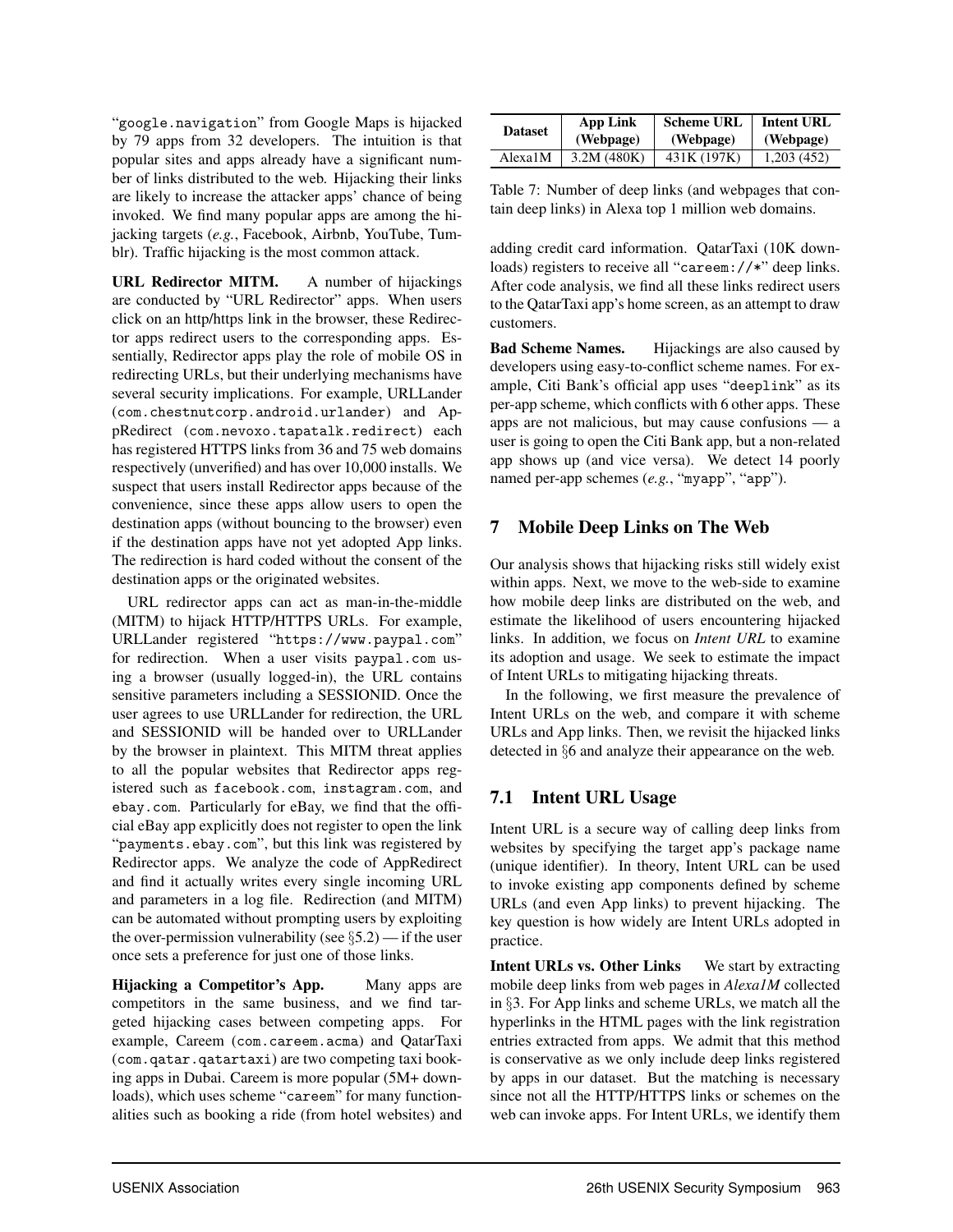

Figure 10: Deep link distribution among Alexa top 1 million websites. Website domains are sorted and divided into 20 even-sized bins (50K sites per bin). We report the % of websites that contain deep links in each bin.



Figure 11: Number of websites that host deep links for each app.

Figure 12: Different type of hijacked deep links in Alexa1M.

Figure 13: Webpages that contain hijacked deep links in Alexa1M.

based on their special format ("intent://\*;end"). The matching results are shown in Table 7.

The key observation is Intent URLs are rarely used. Out of 1 million web domains, only 452 (0.05%) contain Intent URLs in their index page. As a comparison, App links and Scheme URLs appear in 480K (48%) and 197K (19.7%) of these sites. For the total number of links, Intent URL is also orders of magnitude lower than other links (1,203 versus 3.2M and 431K). This extremely low adoption rate indicates that Intent URLs have little impact to mitigating hijacking risks in practice.

Challenges to Intent URL Adoption. Since Android still supports scheme URLs, it is possible that developers are not motivated to use Intent URLs to replace the stillfunctional scheme URLs. In addition, even if securityaware developers use Intent URLs on their own websites, it is difficult for them to upgrade scheme URLs that have been distributed to other websites.

As shown in Figure 10(a), Intent URLs are highly skewed towards to high-ranked websites. In contrary, Scheme URLs are more likely to appear in low-ranked domains (Figure 10(b)), and App links' distribution is relatively even (Figure  $10(c)$ ). A possible explanation is that popular websites are more security-aware.

Then we focus on apps, and examine how many websites that contain an app's deep links (Figure 11). We find that most apps have their Intent URLs on a single website (90%). We randomly select 40+ pairs of the one-to-one mapped apps and websites for manual examination. We find that almost all websites (except 2) are owned by the app developers, which confirms our intuition. Scheme URLs are found in more than 5 websites for 90% of apps (50 websites for more than half of the apps). It is challenging to remove or upgrade scheme URLs across all these sites.

Insecure Usage of Intent URL. Among the 1,203 Intent URLs, we find 25 Intent URLs did not specify the package name of the target app (only the host or scheme). These 25 Intent URLs can be hijacked.

#### 7.2 Measuring Hijacking Risk on Web

To estimate the level of hijacking risks on the web, we now revisit the hijacking attacks detected in §6 (those on per-app schemes/hosts). We seek to measure the volume of hijacked links among webpages, and estimation App link's contributions over existing risks introduced by scheme URLs.

Hijacked Mobile Deep Links. We extract links from *Alexa1M* that are registered by multiple apps, which returns 408,455 scheme URLs and 2,741,817 App links. Among them, 7,242 scheme URLs and 2,619,565 App links contain per-app schemes/hosts (*i.e.*, hijacked links).

The key observation is that App links introduce orders of magnitude more hijacked links than scheme URLs, as shown in Figure 12 (log scale y-axis). We further examine the number of *websites* that contain hijacked links. As shown in Figure 13, App links have a dominating contribution: 456K websites (out of 1 million, 45.6%) contains per-app App links that are subject to link hijacking. The corresponding number for scheme URL is 5.3K websites (0.5%).

App links, designed as the secure version of deep links, actually expose users to a higher level of risks. In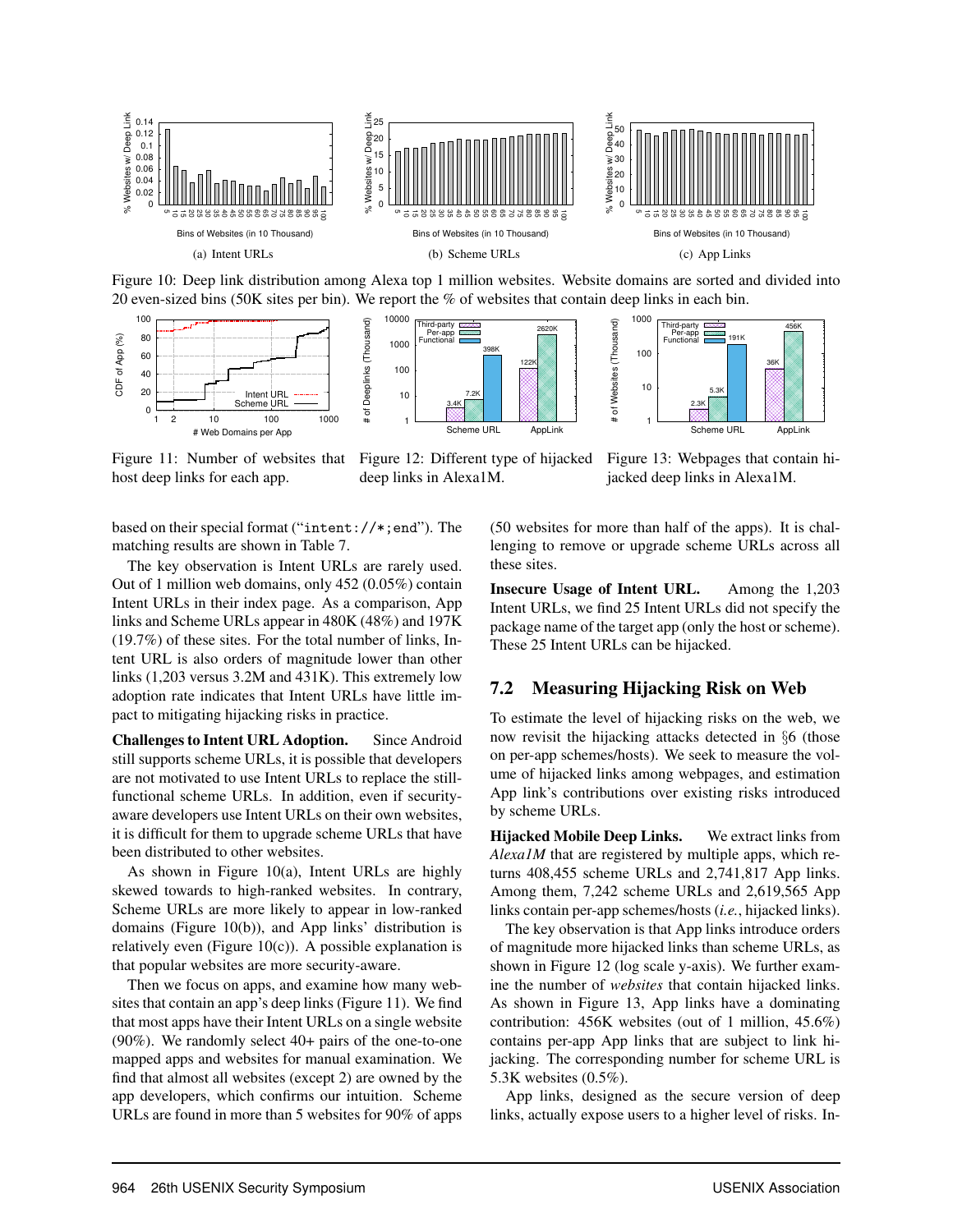tuitively, http/https links have been used on the web for decades. Once apps register App links, a large number of existing http/https links on the web are automatically interpreted as App links. This creates more opportunities for malicious apps to perform link hijacking.

Links Carrying Sensitive Data. To illustrate the practical consequences of link hijacking, we perform a quick analysis on the hijacked links with a focus on their parameters. A quick keyword search returns 74 sensitive parameter names related to authentications (*e.g.*, authToken, sessionid, password, access token, full list in Appendix). We find that 1075 hijacked links contain at least one of the sensitive parameters. A successful hijacking will expose these parameters to the attacker app. This is just one example, and by no means exhaustive in terms of possibly sensitive data carried in hijacked links (*e.g.*, PII, location).

# 8 Discussion

Key Implications. Our results shed light on the practical challenges to mitigate vulnerable mobile deep links. First, scheme URL was designed for mixed purposes, including invoking a generic function (functional/thirdparty schemes) and launching a target app (per-app schemes). The multipurpose design makes it difficult to uniformly enforce security policies (*e.g.*, associating schemes to apps). A more practical solution should prohibit per-app schemes, while not crippling the widely deployed functional/third-party schemes on the web.

Second, App links and Intent URLs were designed with security in mind. However, their practical usage has deviated from the initial design. Particularly for App links, 98% of apps did not implement link verification correctly. In addition to various configuration errors, a more important reason is unverified links still work on Android, and developers are likely not motivated to verify links. As a result, App links not only fail to provide better security, but worsen the situation significantly by introducing more hijackable links.

Finally, the insecurity of deep links leads to a tough trade-off between security and usability. Mobile deep links were designed for usability, to enable seamless context-aware transitions from web to apps. However, due to the insecure design, mobile platforms have to constantly prompt users to confirm the links they clicked, which in turn hurts usability. The current solution for Android (and iOS) takes a middle ground, by letting users set "preference" for certain apps to disable prompting. We find this leads to new security vulnerabilities (over permission risk in §5.2) that allow malicious apps to hijack arbitrary HTTP/HTTPS URLs in the Android browser.

Legacy Issue. Android does not strongly enforce App link verification possibly due to the legacy issues. First, scheme URLs are still widely used on websites as discussed in §7. Disabling scheme links altogether would inevitably affect users' web browsing experience (*e.g.*, causing broken links [8]). Second, according to Google's report [11], over 60% of Android devices are still using Android 5.0 or earlier versions, which do not support App link verification. Android allows apps  $(6.0)$ or higher) to use verified App links while maintaining backward compatibility by not enforcing the verification.

Countermeasures. We discuss three countermeasures to mitigate link hijacking risks. In the short term, the most effective countermeasures would be disabling scheme URLs in mobile browsers and WebViews. Note that this is not to disable the app interfaces defined by schemes, but to encourage (force) websites to use Intent URLs to invoke per-app schemes safely. Android may also whitelist a set of well-defined functional schemes to avoid massively breaking functional links. For customized scheme URLs that are still used on the web, Android needs to handle their failure gracefully without severely degrading user experience. Second, prohibiting apps from opening unverified App links to prevent link hijacking. The drawback is that apps without a web front would face difficulties to use deep links — they will need to rely on third-party services such as Brach.io [4] or Firebase [5] to host their association files. Third, addressing the over-permission vulnerability (§5.2), by adopting more fine-grained preference setting (*e.g.*, at the host level or even the link level). This threat would also go away if Android strictly enforces App link verifications.

Vulnerability Notification & Mitigation. Our study identifies new vulnerabilities and attacks, and we are taking active steps to notifying the related parties for the risk mitigation.

First, regarding the over-permission vulnerability, we have filed a bug report through Google's Vulnerability Reward Program (VRP) in February 2017. As of June 2017, we have established a case and submitted the second round of materials including the proof-of-concept app and a demo of the attack. We are waiting for further responses from Google. Second, we have reported our findings to the Android anti-malware team and the Firebase team regarding the massive unverified App links and the misconfiguration issues. Details regarding their mitigation plan, however, were not disclosed to us. Third, as shown in §5.1, most of the misconfigured App links have not been fixed after 5 months. In the next step, we plan to contact the developers, particularly those of hijacked apps and help them to mitigate the configuration errors.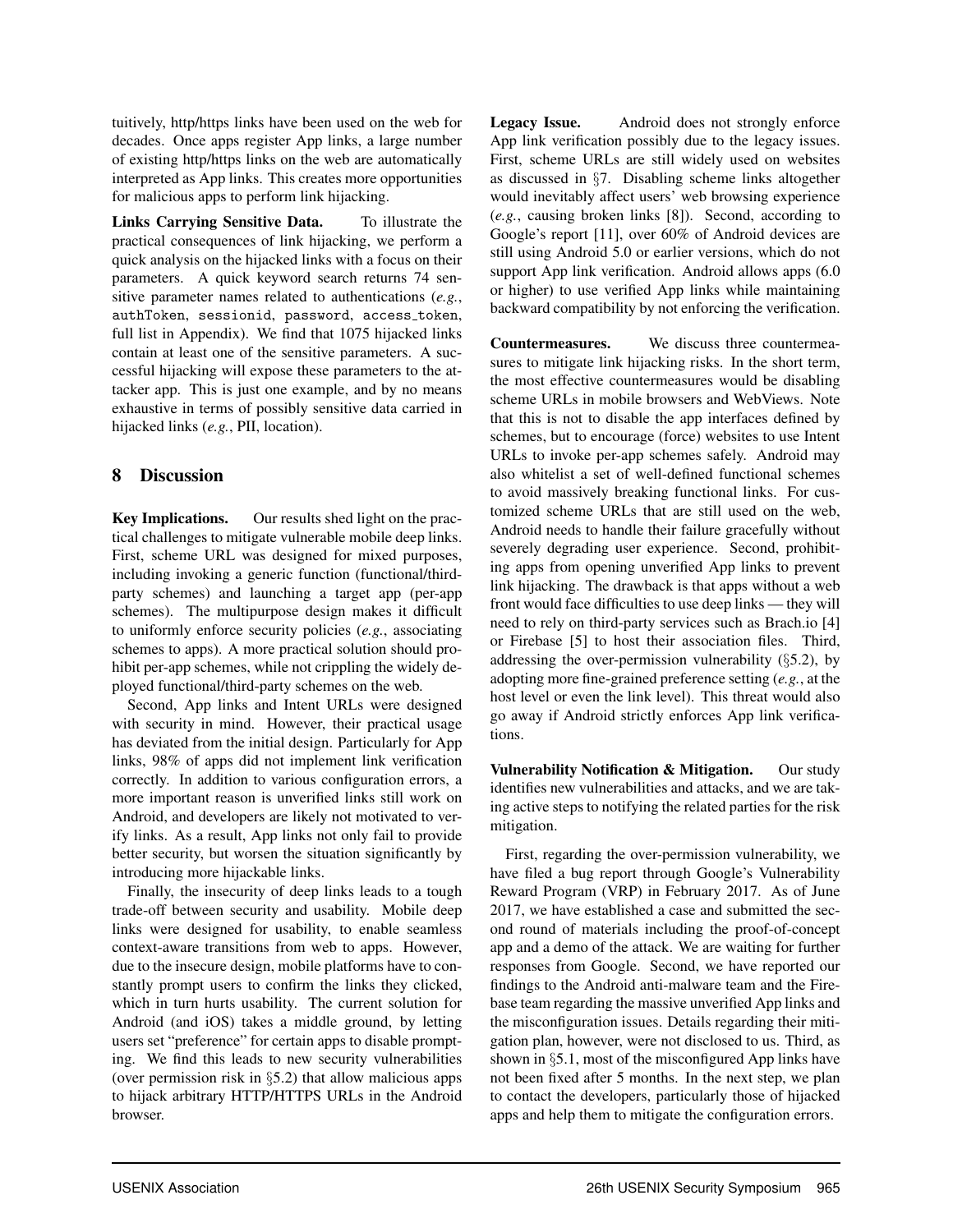Limitations. Our study has a few limitations. First, our conclusions are limited to mobile deep links of Android. Although iOS takes a more strict approach to enforcing the link verification, it remains to be seen how well the security guarantees are achieved in practice. Our brief measurement in §5.1 already shows that iOS universal links also have misconfigurations. More extensive measurements are needed to fully understand the potential security risks of iOS deep links. Second, our measurement scope is still limited comparing to the size of Android app market and the whole web. We argue that data size is sufficient to draw our conclusions. By measuring the most popular apps (160,000+) and web domains (1,000,000), we collect strong evidence on the incompetence of the newly introduced linking mechanisms in providing better security. Third, we only focus on the link hijacking threat, because this is the security issue that App links and Intent URLs were designed to address. There are other threats related to webto-mobile communications such as exploiting WebViews and browsers [20, 37], and cross-site request forgery on apps [27, 46, 50]. Our work is complementary to existing work to better understand and secure the web-and-app ecosystem.

## 9 Related Work

Inter-app Communication & Deep Links. Researchers have discovered various vulnerabilities in the inter-app communication mechanism in Android [19, 23] and iOS [52], which leads to potential hijacking and spoofing attacks. The fundamental issue is a lack of source and destination authentication [52]. In the context of app-to-app communication, attacks may cause permission escalation [15, 21] and sensitive data leakage [46]. Mobile deep links (*e.g.*, scheme URL) inherent some of these vulnerabilities when facilitating communications between websites and apps. Unlike web URLs whose uniqueness is guaranteed by the DNS, mobile deep links lack a similar, centralized entity for link registration and addressing. As a result, multiple apps may register the same link, leading to hijacking risks. Our work is complementary to existing work since we focus on large-scale empirical measurements, providing new understandings to how the risks are mitigated in practice.

Other recent works on mobile deep links focus on improving usability instead of security. Two systems are proposed to automatically generate deep links for apps via static and dynamic code analysis [38, 49].

Mobile Browser Security. In web-to-app communications, mobile browsers play an important role in bridging websites and apps, which can also be the target of attacks. For example, malicious websites may attack the browser using XSS [27, 50] and origin-crossing [52]. The threat also applies to customized in-app browsers (called WebView) [20, 37, 40, 51]. In our work, we focus hijacking threats to apps, a different threat model where browser is the not target.

Detection and Mitigation. Existing research has explored different approaches to detect vulnerabilities in app-to-app communications. On one hand, static code analysis leverages call graphs and flow analysis to detect information leakages [15, 26, 36, 45, 57] and vulnerable interfaces for inter-app communications [14, 32, 33, 34, 41, 42, 43]. On the other hand, dynamic analysis tracks information flow in the runtime which can capture attacks that would be otherwise missed by static analysis [24, 28, 30, 54, 56]. To remove and mitigate vulnerabilities, researchers propose to automatically generate app patches [39, 45, 58], enforce strict policies [16, 17, 31, 51, 59] and provide guidelines for writing safer apps [31]. Our work highlights the significant gap between a security solution and the practical impact in mitigating threats. Beyond technical solutions, other factors such as developer incentives and capabilities and mobile platform policies also play a big role.

# 10 Conclusion

In this paper, we conducted the first large-scale measurement study on mobile deep links across popular Android apps and websites. Our results showed strong evidence that the newly proposed deep link methods (App links and Intent URLs) fail to address the existing hijacking risks in practice. In addition, we identified new vulnerabilities and empirical misconfigurations in App links which ultimately expose users to a higher level of risks. Finally, we made a list of suggestions to countermeasure the link hijacking risks in Android. Moving forward, we plan to further investigate automated methods for hijacking detection, and conduct more extensive measurements on iOS deep links in the future.

# Acknowledgments

The authors wish to thank the anonymous reviewers and our shepherd Manuel Egele for their helpful comments, and Bolun Wang for sharing the scripts to collect the meta data of Android apps. This project was supported by NSF grant CNS-1717028. Any opinions, findings, and conclusions or recommendations expressed in this material are those of the authors and do not necessarily reflect the views of any funding agencies.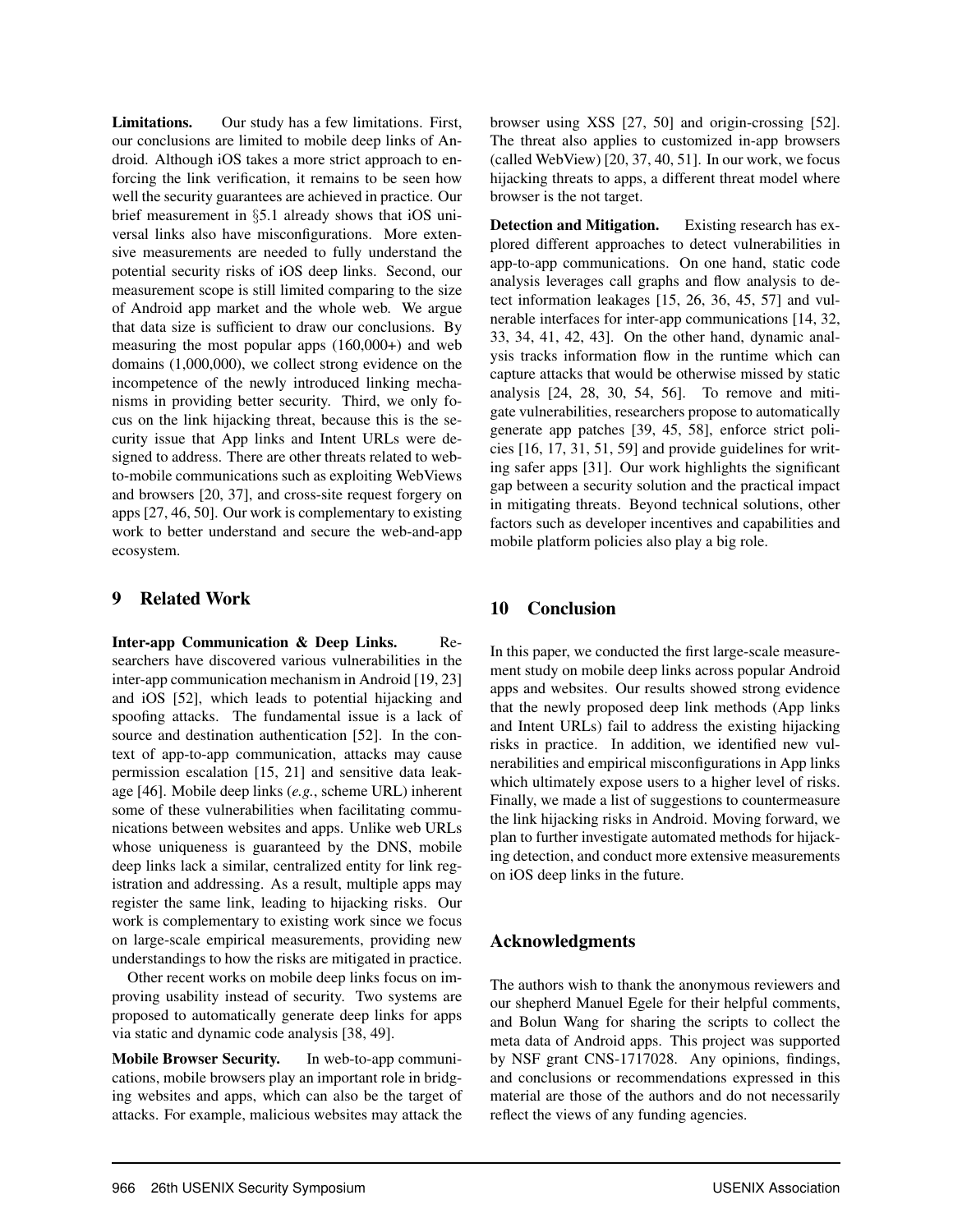#### References

- [1] Alexa. http://www.alexa.com.
- [2] Android Intents with Chrome. https: //developer.chrome.com/multidevice/ android/intents.
- [3] App programming guide for ios. https: //developer.apple.com/library/ content/documentation/iPhone/ Conceptual/iPhoneOSProgrammingGuide/ Inter-AppCommunication/Inter-AppCommunication.html.
- [4] Branch. https://developer.branch.io/.
- [5] Firebase App Indexing. https://firebase. google.com/docs/app-indexing.
- [6] Handling App Links. https://developer. android.com/training/app-links/index. html.
- [7] Interacting with Other Apps. https: //developer.android.com/training/ basics/intents/filters.html.
- [8] iOS 9.2 Update: The Fall of URI Schemes and the Rise of Universal Links. https://blog. branch.io/ios-9-2-redirection-updateuri-scheme-and-universal-links/.
- [9] Support Universal Links. https:// developer.apple.com/library/content/ documentation/General/Conceptual/ AppSearch/UniversalLinks.html.
- [10] Smartphone apps crushing mobile web times. https://www.emarketer.com/Article/ Smartphone-Apps-Crushing-Mobile-Web-Time/1014498, October 2016.
- [11] Android platform versions. https://developer. android.com/about/dashboards/index. html, May 2017.
- [12] AKHAWE, D., AND FELT, A. P. Alice in warningland: A large-scale field study of browser security warning effectiveness. In *Proc. of USENIX Security* (2013).
- [13] AUTHORITY, I. A. N. Uniform resource identifier (URI) schemes. http: //www.iana.org/assignments/urischemes/uri-schemes.xhtml, February 2017.
- [14] BAGHERI, H., SADEGHI, A., GARCIA, J., AND MALEK, S. COVERT: Compositional analysis of Android inter-app permission leakage. *IEEE Transactions in Software Engineering* (2015).
- [15] BOSU, A., LIU, F., YAO, D. D., AND WANG, G. Collusive data leak and more: Large-scale threat analysis of inter-app communications. In *Proc. of ASIACCS* (2017).
- [16] BUGIEL, S., DAVI, L., DMITRIENKO, A., FIS-CHER, T., AND SADEGHI, A.-R. XManDroid: A new Android evolution to mitigate privilege escalation attacks. *Technische Universitat Darmstadt, ¨ Technical Report TR-2011-04* (2011).
- [17] BUGIEL, S., HEUSER, S., AND SADEGHI, A.-R. Flexible and fine-grained mandatory access control on Android for diverse security and privacy policies. In *Proc. of USENIX Security* (2013).
- [18] CHEN, E. Y., PEI, Y., CHEN, S., TIAN, Y., KOTCHER, R., AND TAGUE, P. Oauth demystified for mobile application developers. In *Proc. of CCS* (2014).
- [19] CHIN, E., FELT, A. P., GREENWOOD, K., AND WAGNER, D. Analyzing inter-application communication in Android. In *Proc. of MobiSys* (2011).
- [20] CHIN, E., AND WAGNER, D. Bifocals: Analyzing webview vulnerabilities in Android applications. In *Proc. of WISA* (2014).
- [21] DAVI, L., DMITRIENKO, A., SADEGHI, A.-R., AND WINANDY, M. Privilege escalation attacks on Android. In *Proc. of ISC* (2011).
- [22] EGELMAN, S., CRANOR, L. F., AND HONG, J. You've been warned: An empirical study of the effectiveness of web browser phishing warnings. In *Proc. of CHI* (2008).
- [23] ELISH, K. O., YAO, D., AND RYDER, B. G. On the need of precise inter-app ICC classification for detecting Android malware collusions. In *Proc. of MoST* (2015).
- [24] ENCK, W., GILBERT, P., HAN, S., TENDULKAR, V., CHUN, B.-G., COX, L. P., JUNG, J., MC-DANIEL, P., AND SHETH, A. N. TaintDroid: an information-flow tracking system for realtime privacy monitoring on smartphones. *ACM TOCS 32*, 2 (2014), 5.
- [25] ENGLEHARDT, S., AND NARAYANAN, A. Online tracking: A 1-million-site measurement and analysis. In *Proc. of CCS* (2016).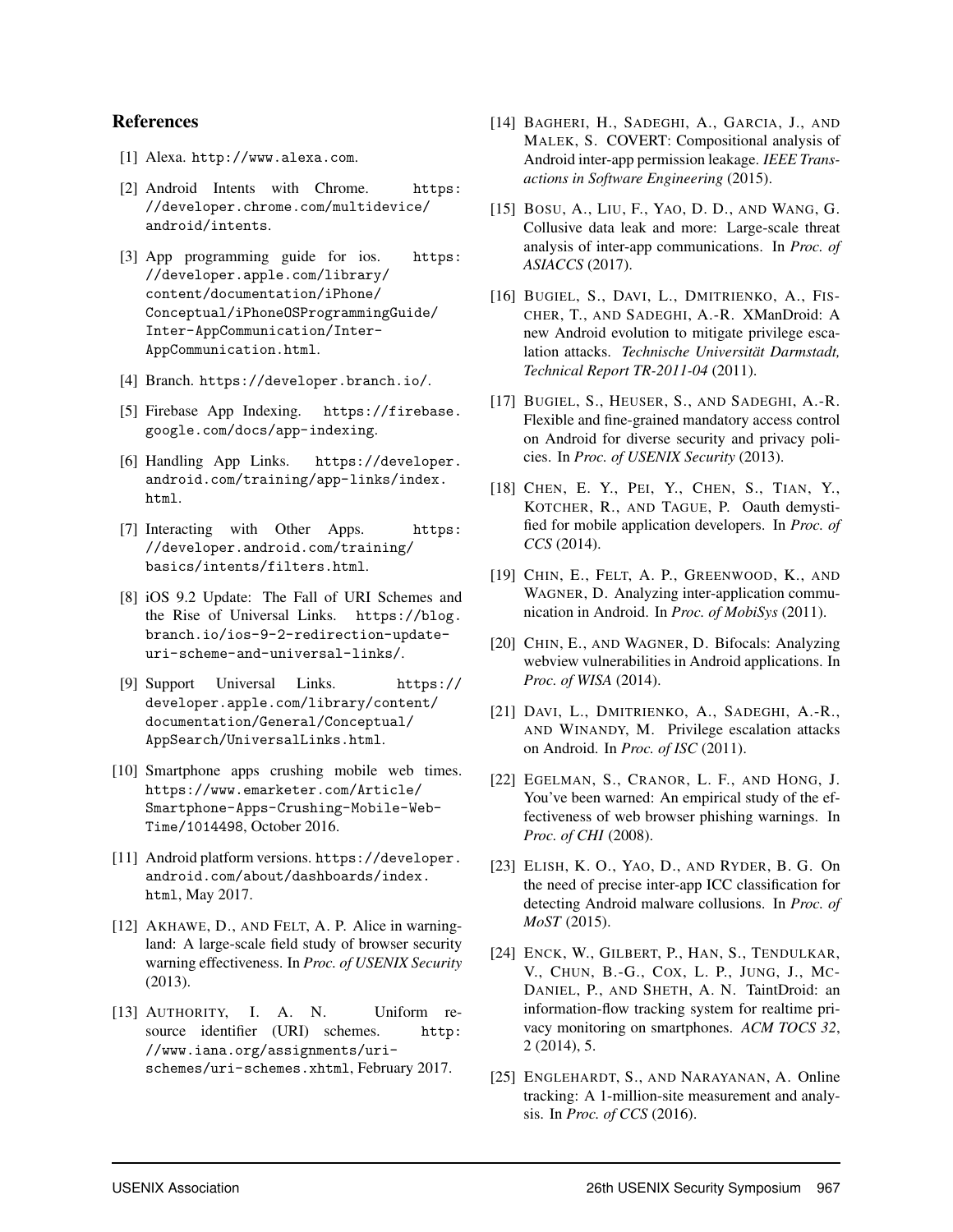- [26] GORDON, M. I., KIM, D., PERKINS, J. H., GILHAM, L., NGUYEN, N., AND RINARD, M. C. Information flow analysis of Android applications in DroidSafe. In *Proc. of NDSS* (2015).
- [27] HAY, R., AND AMIT, Y. Android browser crossapplication scripting (cve-2011-2357). Tech. rep., July 2011.
- [28] HAY, R., TRIPP, O., AND PISTOIA, M. Dynamic detection of inter-application communication vulnerabilities in Android. In *Proc. of ISSTA* (2015).
- [29] INTERNATIONAL DATA CORPORATION (IDC). Smartphone OS Market Share. http: //www.idc.com/prodserv/smartphone-osmarket-share.jsp, November 2016.
- [30] JING, Y., AHN, G.-J., DOUPÉ, A., AND YI, J. H. Checking intent-based communication in Android with intent space analysis. In *Proc. of ASIACCS* (2016).
- [31] KANTOLA, D., CHIN, E., HE, W., AND WAGNER, D. Reducing attack surfaces for intra-application communication in Android. In *Proc. of SPSM* (2012).
- [32] KLIEBER, W., FLYNN, L., BHOSALE, A., JIA, L., AND BAUER, L. Android taint flow analysis for app sets. In *Proc. of SOAP* (2014).
- [33] LI, L., BARTEL, A., BISSYANDE, T. F. D. A., KLEIN, J., LE TRAON, Y., ARZT, S., RASTHOFER, S., BODDEN, E., OCTEAU, D., AND MCDANIEL, P. IccTA: detecting inter-IccTA: detecting intercomponent privacy leaks in Android apps. In *Proc. of ICSE* (2015).
- [34] LIU, F., CAI, H., WANG, G., YAO, D. D., EL-ISH, K. O., AND RYDER, B. G. MR-Droid: A scalable and prioritized analysis of inter-app communication risks. In *Proc. of MoST* (2017).
- [35] LIU, Y., SONG, H. H., BERMUDEZ, I., MISLOVE, A., BALDI, M., AND TONGAONKAR, A. Identifying personal information in internet traffic. In *Proc. of COSN* (2015).
- [36] LU, L., LI, Z., WU, Z., LEE, W., AND JIANG, G. CHEX: Statically vetting Android apps for component hijacking vulnerabilities. In *Proc. of CCS* (2012).
- [37] LUO, T., HAO, H., DU, W., WANG, Y., AND YIN, H. Attacks on webview in the Android system. In *Proc. of ACSAC* (2011).
- [38] MA, Y., LIU, X., DU, R., HU, Z., LIU, Y., YU, M., AND HUANG, G. DroidLink: Automated generation of deep links for Android apps. *CoRR abs/1605.06928* (2016).
- [39] MULLINER, C., OBERHEIDE, J., ROBERTSON, W., AND KIRDA, E. PatchDroid: Scalable thirdparty security patches for Android devices. In *Proc. of ACSAC* (2013).
- [40] MUTCHLER, P., DOUPÉ, A., MITCHELL, J., KRUEGEL, C., AND VIGNA, G. A large-scale study of mobile web app security. In *Proc. of IEEE MoST* (2015).
- [41] OCTEAU, D., JHA, S., DERING, M., MC-DANIEL, P., BARTEL, A., LI, L., KLEIN, J., AND LE TRAON, Y. Combining static analysis with probabilistic models to enable market-scale Android inter-component analysis. In *Proc. of POPL* (2016).
- [42] OCTEAU, D., MCDANIEL, P., JHA, S., BARTEL, A., BODDEN, E., KLEIN, J., AND LE TRAON, Y. Effective inter-component communication mapping in Android: An essential step towards holistic security analysis. In *Proc. of USENIX Security* (2013).
- [43] RAVITCH, T., CRESWICK, E. R., TOMB, A., FOLTZER, A., ELLIOTT, T., AND CASBURN, L. Multi-App security analysis with FUSE: Statically detecting Android app collusion. In *Proc. of PPREW* (2014).
- [44] ROWINSKI, D. Digital strategy: Why native apps versus mobile web is a false choice. https: //arc.applause.com/2016/09/13/nativeapps-versus-mobile-web-decision/, September 2016.
- [45] SBÎRLEA, D., BURKE, M. G., GUARNIERI, S., PISTOIA, M., AND SARKAR, V. Automatic detection of inter-application permission leaks in Android applications. *IBM Journal of Research and Development 57*, 6 (2013), 10–1.
- [46] SCHLEGEL, R., ZHANG, K., ZHOU, X., INT-WALA, M., KAPADIA, A., AND WANG, X. Soundcomber: A stealthy and context-aware sound trojan for smartphones. In *Proc. of NDSS* (2011).
- [47] STAROV, O., GILL, P., AND NIKIFORAKIS, N. Are you sure you want to contact us? quantifying the leakage of pii via website contact forms. In *Proc. of PETS* (2016).